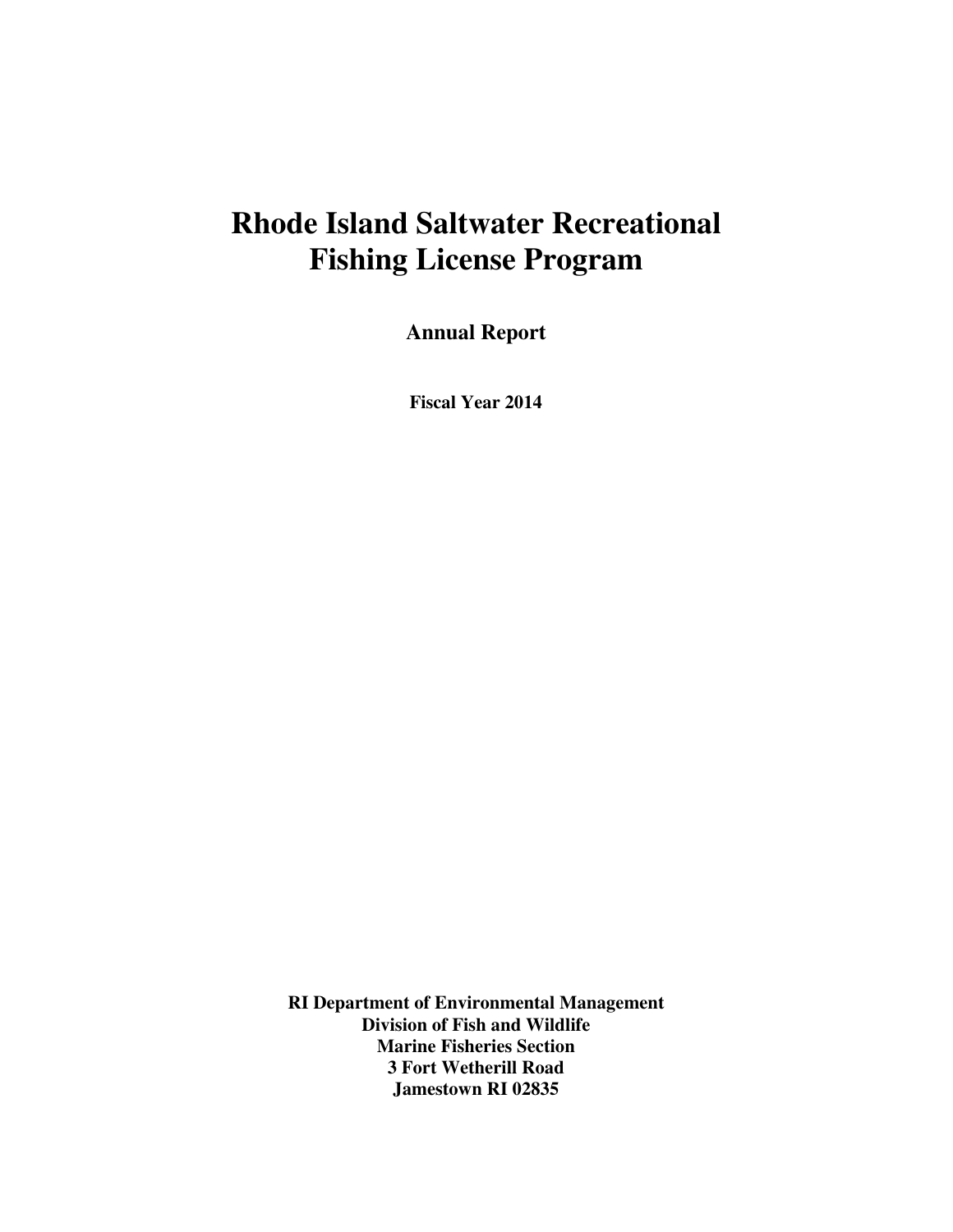## Table of Contents

- I. Purpose of Report
- II. Overview of License Program
	- **a.** Background
	- **b.** Status
	- **c.** Benefits
	- **d.** Implementation
	- **e.** Changes to Report Layout
	- **f.** Licenses Issued, Revenues Received: Fiscal Year 2011-2014
- III. Status of State-Based Fishing Assessments
- IV. Issues & Initiatives
	- **a.** Increasing the Number of Local Vendors
	- **b.** Developing Regulations for the License Program
	- **c.** Meeting with the Recreational Marine License Study Group
	- **d.** Addressing Additional Options for Obtaining a License
	- **e.** Allowing Volunteer Contributions to the Restricted Receipt Account
	- **f.** Streamlining the Online License Renewal Process
	- **g.** Compliance
- V. Fiscal Year 2015 Programmatic Budget
	- **a.** Preface
	- **b.** Expenditures
		- 1. Enhanced MRIP Data Collection
		- 2. Boating/Fishing Access I
		- 3. Boating/Fishing Access II
		- 4. Recreational Fisheries Management Support
		- 5. Stock Assessment Support
		- 6. Artificial Reef Support
		- 7. Public Education, Information, and Outreach
- VI. Looking ahead to Fiscal Year 2016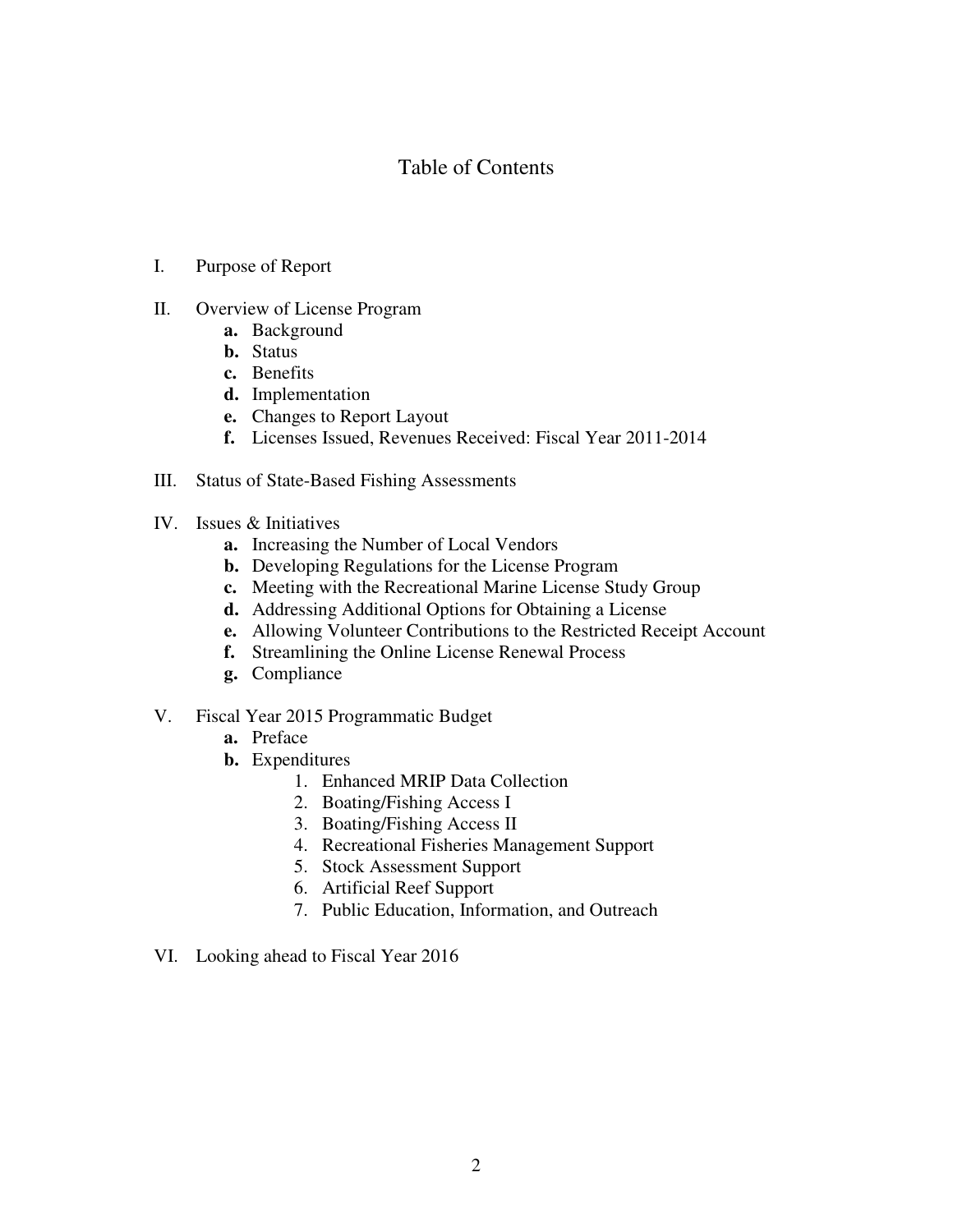## **I. Purpose of Report**

 The purpose of this report is to fulfill the requirements set forth by Section 20- 2.2-10 of the Rhode Island General Laws. In accordance therewith, this report provides an overview of the Recreational Saltwater License Program for Rhode Island for FY14, offers a brief review of the status of state-based recreational fishing assessments, and sets forth the FY15 programmatic budget.

The annual reporting process was initially done on a calendar-year basis. However, that approach awkwardly juxtaposed calendar-year summaries for the numbers of licenses issued and revenues received with fiscal-year budget and expenditure reporting. In 2013, the Division changed the reporting process to a fiscal-year cycle, enabling the report to be in synch with the annual budget.

## **II. Overview of License Program**

## **a. Background**

The State of Rhode Island enacted legislation in January 2010 establishing a new Recreational Saltwater License Program for Rhode Island. The program has two primary purposes:

 1) It provides a state-based alternative to federal saltwater angler registry requirements, which are administered by the National Marine Fisheries Service (NMFS) pursuant to the 2006 Amendments to the federal Magnuson-Stevens Fishery Conservation Act (section  $401(g)$ ) (hereinafter referred to as the "Magnuson Act" Amendments").

2) It provides a source of state funding for programs and activities that benefit marine recreational fishing interests in Rhode Island.

The Magnuson Act Amendments mandate the establishment of a national registry program for all saltwater anglers, for use in conducting more accurate marine recreational fisheries statistical surveys; those surveys serve as the backbone of marine fisheries management programs for the recreational fishing sector. In December 2008, NMFS promulgated the final rule creating the registry, and also established an option for states to develop their own state-based licensing programs as an alternative, provided that the state programs meet federal criteria.

The RI license fees -- \$7/year for residents (under age 65), \$10/year for nonresidents, and \$5 for a 7-day license – are designed to both cover the administrative costs of the license program and provide additional support to programs and activities that serve the needs and interests of saltwater recreational fishermen in Rhode Island.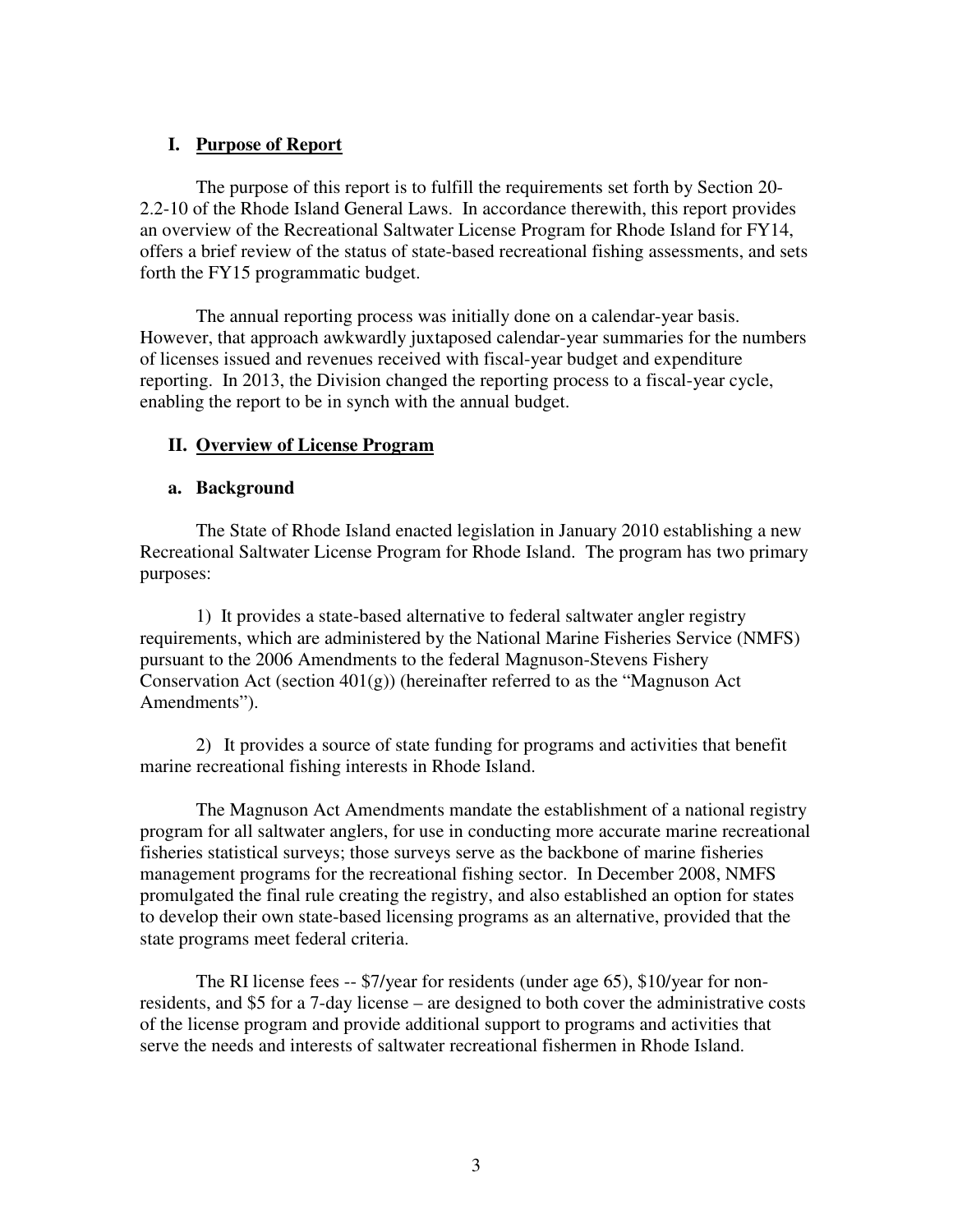The statute establishing RI's Recreational Saltwater License Program – RIGL Chapter 20-2.2 – was shaped and supported by a Recreational Marine License Study Group, co-chaired by the R.I. Department of Environmental Management (hereinafter, the "Department") and the R.I. Saltwater Anglers' Association. The group included representatives from a variety of recreational fishing groups and interests from Rhode Island.

The statute includes a section titled *Accountability and oversight* (RIGL Section 20-2.2-10). Pursuant to that section, the Department is charged with preparing an annual report that details the number of recreational saltwater licenses issued, the total amount of license fee revenue received, the expenditures made during the prior year from the license fee account, and how the Department plans to allocate and use the fee revenue during the next year. The report is also slated to include any additional, relevant information relating to the administration and enforcement of the licensing program, and the status of state-based recreational fishing assessments and stock assessments.

The statute calls upon the Department to submit the report to the Rhode Island Marine Fisheries Council, and for the Department and Council to then conduct one or more public meetings to solicit input from recreational fishermen and the general public. The Council is then tasked with preparing an addendum to the report, setting forth its opinion on whether the licensing program is meeting its intended purpose, and offering any recommendations for modifying the program. The report and addendum are then to be submitted to the Rhode Island General Assembly.

#### **b. Status**

The Department's Division of Fish & Wildlife, Marine Fisheries Program (hereinafter, the "Division") developed the RI recreational saltwater license program early in 2010, and the program officially took effect on April 15, 2010.

 As established by the statute, anyone wishing to recreationally fish or spearfish in the marine waters of Rhode Island must possess either a RI state license, a state license from a reciprocal state, or a federal registration. The requirement solely pertains to those harvesting, or attempting to harvest, finfish for non-commercial purposes. In 2012, regulations were amended to have the requirements also include those harvesting, or attempting to harvest, squid. Exemptions are provided for the following categories:

- Children under 16,
- Anglers fishing on licensed party or charter boats,
- RI residents who are blind or permanently disabled, and
- RI residents who are on leave from active military duty.

RI residents over the age of 65, and active military personnel stationed in RI, are eligible to obtain RI state licenses at no cost.

The new federal registry requirements also pertain to for-hire vessels, requiring that they either register federally or be subject to state-based licensing. Pursuant to a previously enacted state statute – RIGL section 20-2-27.1 – Rhode Island requires for-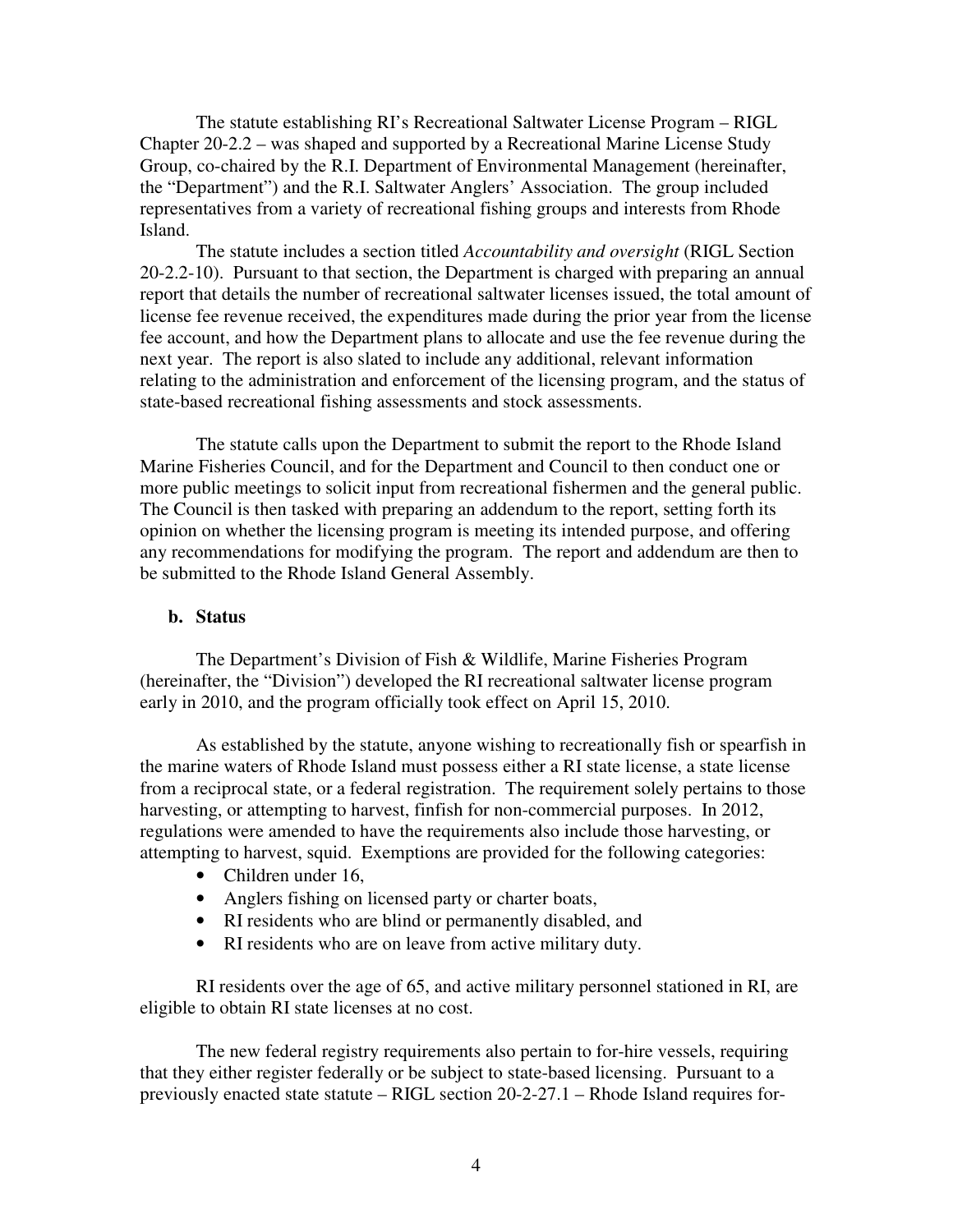hire vessels (charter and party boats carrying recreational fishermen) to obtain a RI party and charter boat license.

In the summer of 2010, the Division submitted the new RI recreational saltwater fishing license program, and the existing RI party and charter boat license program, to NMFS for review. On October 25, 2010, NMFS and the Division entered into an MOU, pursuant to which the Division agreed to regularly collect and transmit to NMFS the contact information generated by the two programs.

On the basis of NMFS' review and approval of the RI license programs, and the commitments set forth in the MOU, the State of Rhode Island was officially designated as an exempted state for all anglers, spear fishers, and for-hire fishing vessels on November 8, 2010 – enabling the RI recreational saltwater fishing license program, and the RI party and charter boat license program, to serve as a valid, legal substitutes for the federal registry.

During 2010, a federal registration was available at no cost. Beginning in 2011, NMFS enacted a \$15 annual fee for the federal registration. The annual cost has since increased to \$25.

Because the federal registration did not have a fee during 2010, it was difficult to assess the metrics of the RI program during its inaugural year. Since 2011, the program has equilibrated, providing more predictable participation and revenue rates. The average number of licenses issued since 2010 is approximately 42,000 per year, generating average revenues of about \$270,000. All license fee revenues that are not retained by the program vendor to cover administrative costs are deposited into a restricted receipt account.

## **c. Benefits**

 The overarching benefits of recreational license programs are their potential for improving recreational fishing management by:

- o Allowing flexibility in the administration of the recreational license program to suit the needs of Rhode Island**.**
- o Improving the quality and accuracy of marine recreational fishing data; and
- o Providing an improved means for quantifying the scope of recreational saltwater fishing and spearfishing in Rhode Island, and throughout the U.S.

A key benefit of having the State of Rhode Island administer its own license program is the opportunity to make the license available at a lower cost than a federal registration. The \$7 (resident) and \$10 (non-resident) fees for the RI license compare favorably to the \$25 fee for the federal registration. Moreover, RI does not require state residents over the age of 65, or any active military personnel stationed in RI, to pay a fee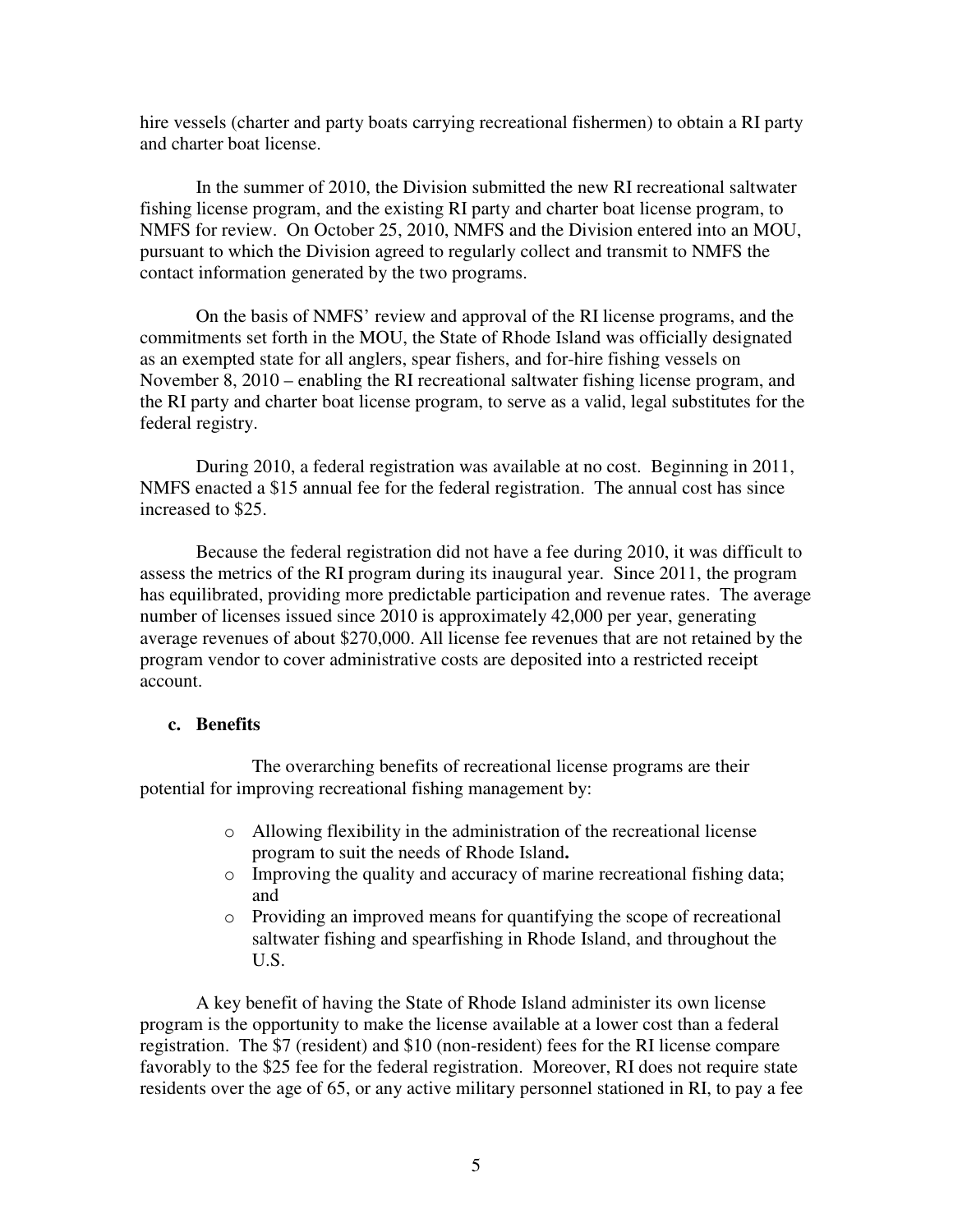for a license. RI offers a 7-day license at a reduced rate of \$5, available to both residents and nonresidents.

An additional benefit of having RI administer its own program is that the State program offers certain exemptions that are not available under the federal program – namely, exemptions for RI residents who are blind or permanently disabled, and RI residents who are on leave from active military duty.

Another benefit of having a RI state program is reciprocity with neighboring states and federal waters. Pursuant to Rhode Island's licensing statute, Rhode Island will extend reciprocity to any other state that offers reciprocity to Rhode Island. Any resident from a reciprocal state who is licensed by that state can fish in RI waters without having to obtain a RI license, provided that a RI resident with a RI license can fish in the waters of the reciprocal state without having to obtain a license from that state. The states currently covered by a reciprocity agreement with Rhode Island are: New York, Connecticut, Massachusetts, and Maine.

A portion of each Rhode Island license sold, \$2 for every license sold online, and \$3 for every license sold via a vendor, is used to cover the costs of administering the licensing program. In this way, the program covers its own costs and is self-sustaining.

 The balance of the revenues derived from license sales are deposited into a restricted receipt account, which is managed by the Department and subject to the exclusive-use restrictions set forth by statute. Monies from the account may only be used for: managing Rhode Island's marine recreational fisheries, with particular reference to improving State-based recreational fishery catch and effort statistics and stock assessments; and enhancing recreational fishing opportunities in the State. The availability of this dedicated revenue source for use in supporting programs and activities that address the priority interests of RI's recreational fishing community is a major benefit associated with the RI license program. Of particular value is the opportunity to use the state funds to leverage federal funds.

The US Fish and Wildlife Service's Sport Fish Restoration Program provides federal funding for saltwater recreational fishing programs. The funding is administered via grants to the State; projects written into these grants require a 25% state match. The fees generated by the RI saltwater license program are used to leverage an additional \$3 for every \$1 dedicated to projects and activities that enhance recreational saltwater fishing access, as well as science and management programs that relate directly to recreational fish stocks.

#### **d. Implementation**

#### *Internet Based System & Local Vendors*

 Section 20-2.2-7 of the statute establishing the license program authorizes and directs the Department to engage the contractual services of a state-approved vendor to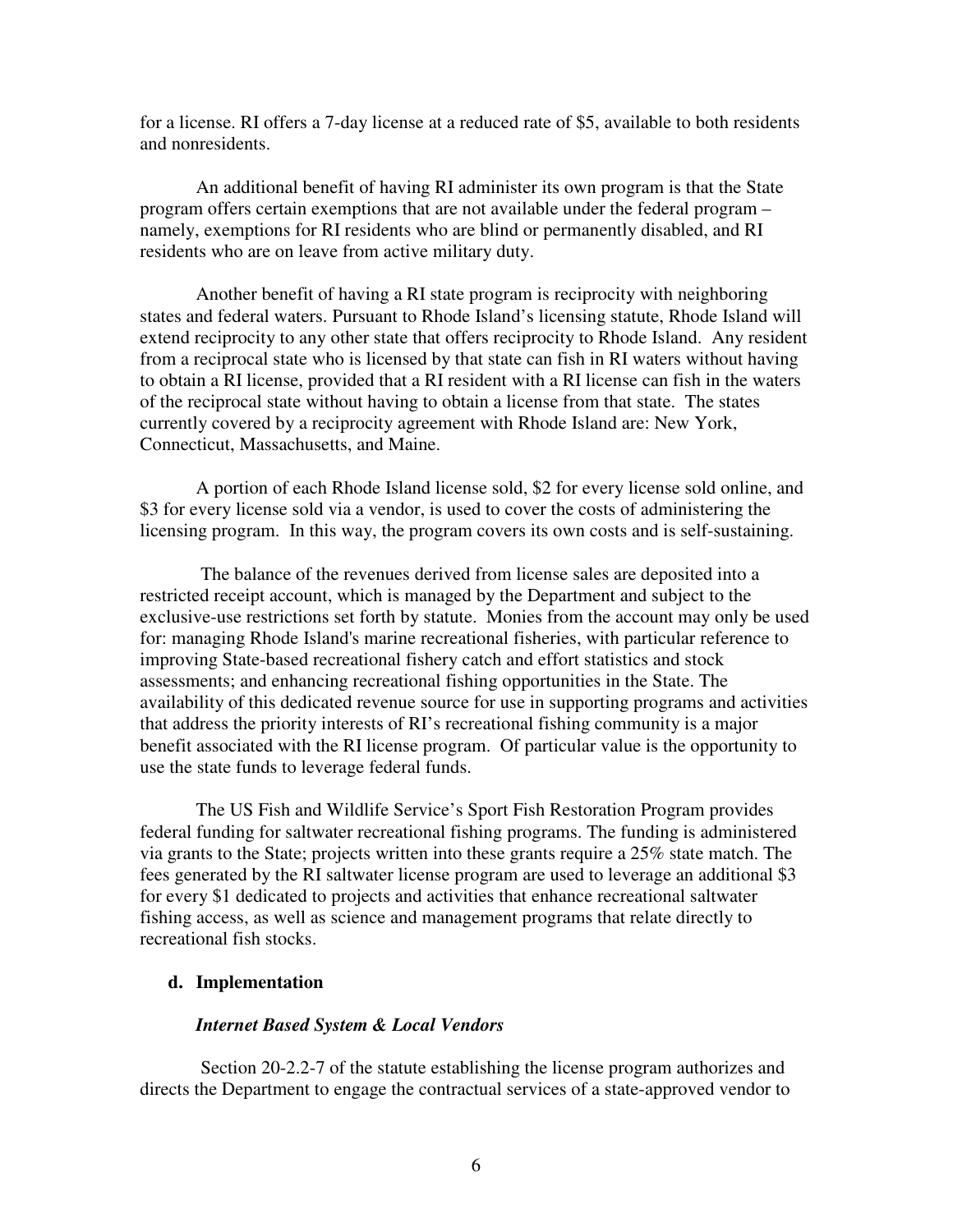develop and implement a web-based system that serves as a portal to obtain licenses. The system developed by the vendor is used directly by recreational fishermen and by authorized licensing agents.

During the initial program development stage, the Department entered into a formal agreement with Rhode Island Interactive (RII), which administers the Rhode Island state government web portal, known as RI.gov. Pursuant to the agreement, RII is responsible for developing and implementing the internet-based licensing system. RII followed through by developing and implementing a system that serves as the mechanism for issuing licenses, and for collecting all of the required contact information at the point of sale for the national registry.

The internet-based system is used by authorized vendors to provide a point of sale alternative for anglers and spear fishers to acquire a license. These vendors include bait and tackle shops, marinas and big box stores. To date, there are twenty-five (25) authorized vendors. RII is responsible for handling the business arrangements with each vendor, including billing, remittance and technical support. Vendors must pay an annual fee of \$75 to RII to cover these service costs.

To cover the overall costs of administering the web-based license program, RII retains \$2 for each license sold via the internet. If a license is sold by a vendor, RII retains \$1 and the vendor retains \$2. Neither RII nor the vendors receive any compensation for no-fee licenses issued to RI residents over the age of 65 or active military personnel stationed in RI.

RII provides all angler contact information (name, address, phone number, date of birth – and if provided, email address) to the Division monthly via electronic transfer. The confidentiality of the data is protected via the use of encryption. The Division, in turn, provides the data to the NMFS MRIP program for incorporation into the national registry.

#### *Information & Outreach*

Since the rollout of the Rhode Island Saltwater Recreational Fishing License, the Division has continued to provide information and outreach to the Rhode Island angling community. The primary vehicle is the webpage, www.saltwater.ri.gov, which provides direct access to the licensing portal. The page includes a detailed FAQ section, covering all aspects of the license program, a link to all authorized license vendors, links to recreational fishing regulations, the locations of all public boat ramps that provide access to marine waters in Rhode Island, and other information pertinent to recreational saltwater fishing.

Since 2013, the Division has contracted with a publishing company to create a recreational fishing guide for distribution throughout the state. The guide provides information on a variety of recreational-fishing-related issues, including current recreational fishing regulations, information on local fishing and boating access sites, and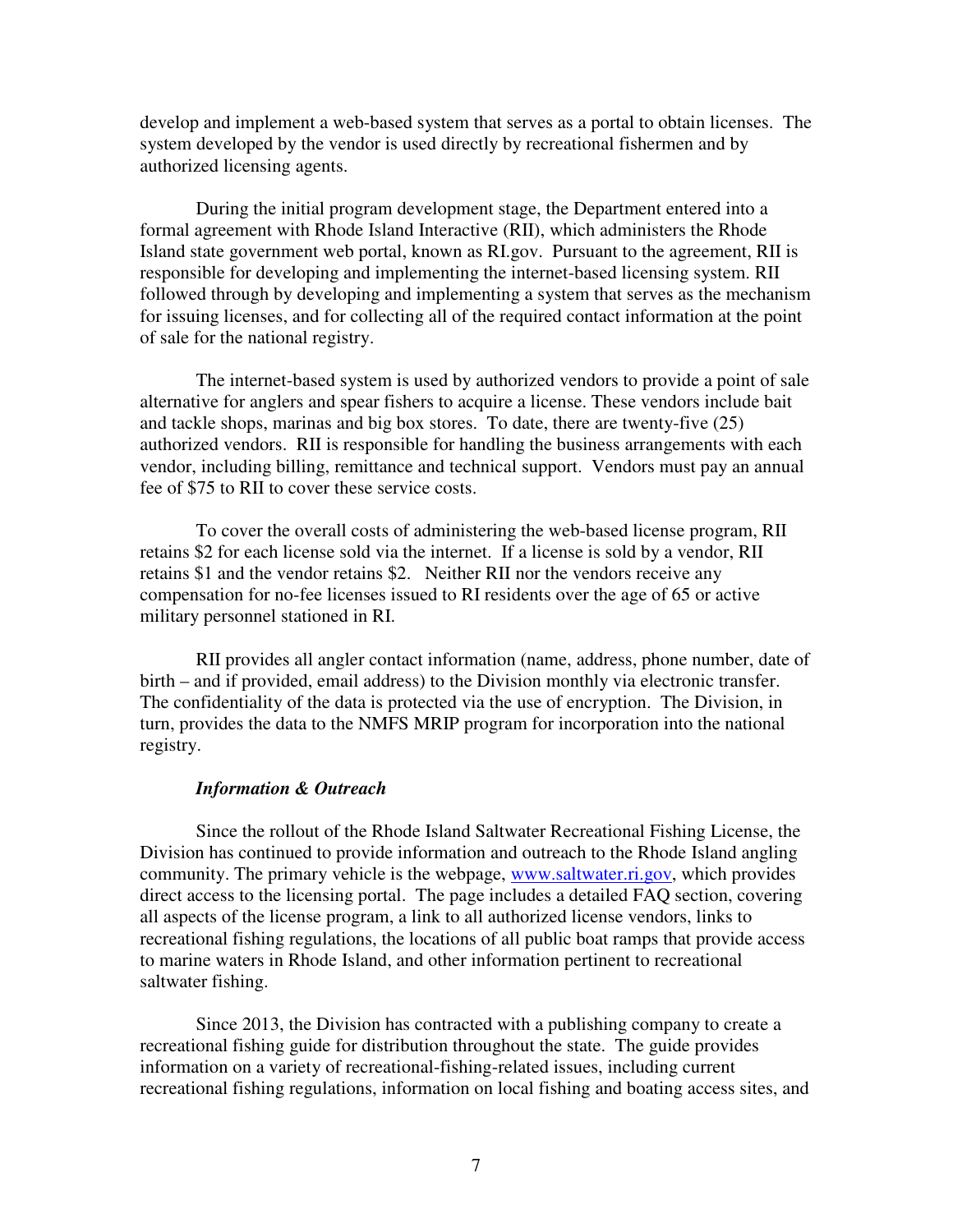commonly caught species. It also provides information on the license program. The guide has emerged as a popular, widely circulated annual publication that serves to both promote recreational saltwater fishing in RI and inform the angling community.

The Division continues to issue periodic press releases regarding the license program and produce fact sheets, informational cards and brochures for dissemination at public events, such as the Rhode Island Saltwater Anglers Association annual New England Saltwater Fishing Show. The Division also continues to man a booth at the show to answer questions about recreational fishing, and issue licenses. The show offers an ideal opportunity to interact directly with the recreational fishing community.

To help increase awareness regarding the license program in the field, the Division also continues to maintain weatherproof vinyl signs at fishing access points throughout RI. The signs feature an illustration of the license and clear text informing the public that the license is required and how it can be acquired. RI also continues to provide informational signs to vendors to advertise the availability of licenses at their places of business.

The goal of the saltwater recreational fishing license is to foster healthy diverse recreational fisheries which are easily accessible by the fishing public. By providing funds to promote better data collection and stock assessment, the license leads to better management programs which should ensure sustainable fishing in to the future. Robust fishing opportunities coupled with modern, well thought out, and convenient fishing access is ultimately the best strategy to increase awareness of the license to ensure that all Rhode Islanders are participating in the program equally. To this end the saltwater recreational license program will continue to direct funding towards these two aspects of recreational fishing.

#### *Free Fishing Day*

In accordance with the statutory allowance for one free fishing day a year, during which all license requirements are waived, the DEM Director continues to declare a free fishing day each summer. Since 2010, the free fishing day has coincided with Governor's Bay Day

#### **e. Licenses Issued, Revenues Received: Fiscal Years 2011-2014**

Tables 1-3 summarize licenses issued and fees generated since the inception of the license program. For the purposes of this report gross revenue is the total amount of fees paid to RIDEM for the saltwater recreational license. Net revenue is the balance of fees deposited into the restricted account after the administrative costs are paid to the internet portal contractor. License numbers and revenues increased after FY11, as expected, as the federal registry switched from being a free alternative to being a more costly alternative. In the three years since FY11, license issued have plateaued at approximately 42,000 per year, generating an average gross revenue of about \$270,000, and average net revenue of about \$186,000. The number of licenses sold and revenue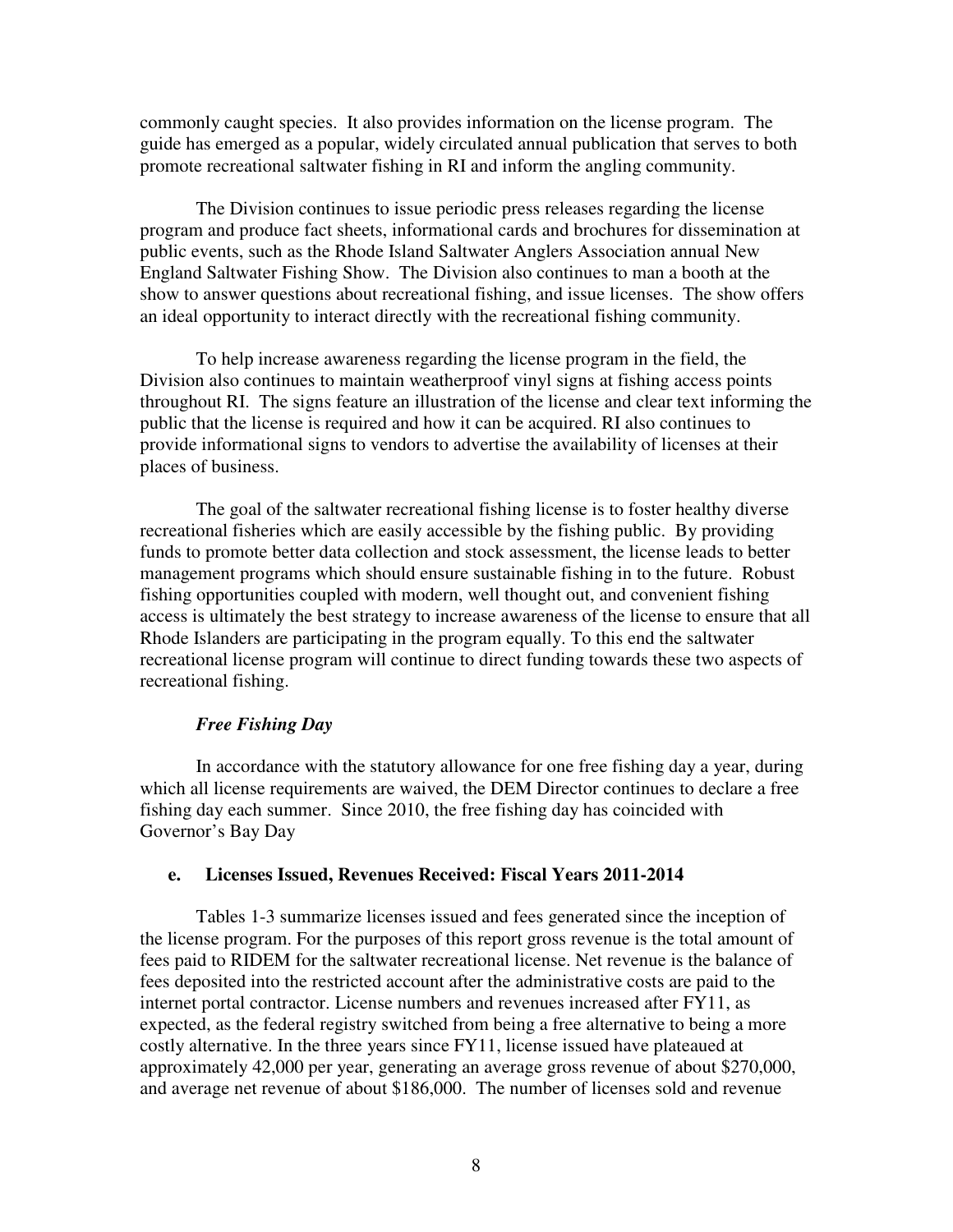generated fall well short of initial predictions, resulting in a much more constrained budget then originally envisioned.

| <b>License Type</b>    | <b>FY11</b> | <b>FY12</b> | <b>FY13</b> | <b>FY14</b> |  |
|------------------------|-------------|-------------|-------------|-------------|--|
|                        |             |             |             |             |  |
| <b>Resident Full</b>   |             |             |             |             |  |
| Year                   | 18,658      | 26,556      | 25,864      | 25,938      |  |
| Non-Resident           |             |             |             |             |  |
| <b>Full Year</b>       | 5,249       | 7,649       | 6,975       | 7,432       |  |
| Resident 7-Day         | 60          | 122         | 107         | 144         |  |
| Non-Resident 7         |             |             |             |             |  |
| Day                    | 1,310       | 2,505       | 2,730       | 2,958       |  |
| <b>Resident Over</b>   |             |             |             |             |  |
| 65                     | 3,635       | 4,613       | 4,653       | 4,667       |  |
| <b>Active Military</b> |             |             |             |             |  |
| Stationed in RI        | 703         | 993         | 996         | 1,055       |  |
| Totals:                | 29,615      | 42,438      | 41,325      | 42,194      |  |

Table 1. RI Saltwater Recreational Fishing Licenses – Number Issued: FY11 through FY14.

Table 2. RI Saltwater Recreational Fishing Licenses -- Gross Revenue: FY11 through FY14

| <b>License Type</b>              | <b>FY11</b> | <b>FY12</b> | <b>FY13</b> | <b>FY14</b> |
|----------------------------------|-------------|-------------|-------------|-------------|
|                                  |             |             |             |             |
| <b>Resident Full</b>             |             |             |             |             |
| Year                             | \$130,606   | \$185,892   | \$181,048   | \$181,566   |
| Non-Resident<br><b>Full Year</b> | \$52,490    | \$76,490    | \$69,750    |             |
|                                  |             |             |             | \$74,320    |
| Resident 7-Day                   | \$300       | \$610       | \$535       | \$720       |
| Non-Resident 7                   |             |             |             |             |
| Dav                              | \$6,550     | \$12,525    | \$13,650    | \$14,790    |
| <b>Resident Over</b>             |             |             |             |             |
| 65                               | \$0         | \$0         | \$0         | \$0         |
| <b>Active Military</b>           |             |             |             |             |
| Stationed in RI                  | \$0         | \$0         | \$0         | \$0         |
| Totals:                          | \$189,946   | \$275,517   | \$264,983   | \$271,396   |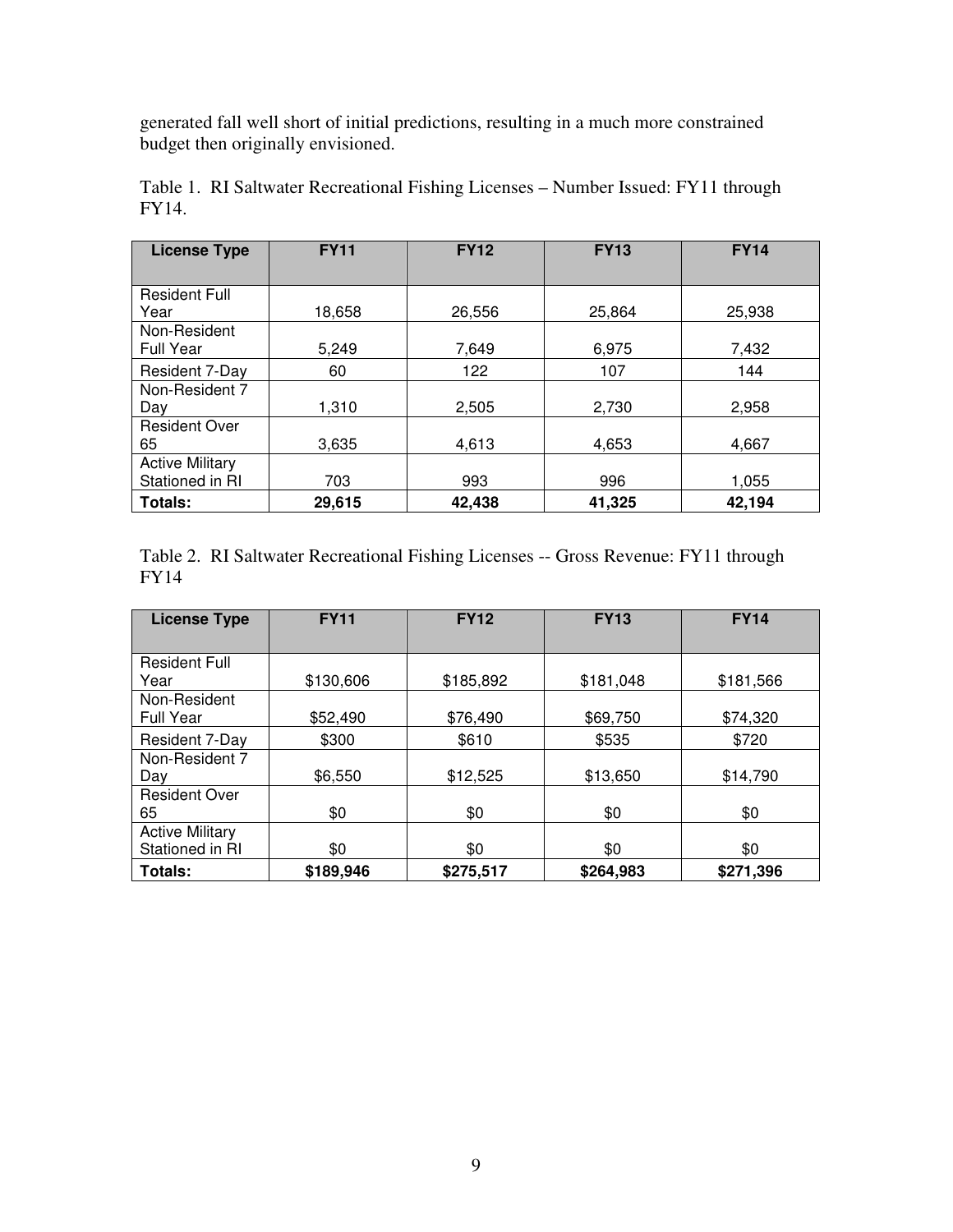| <b>License Type</b>    | <b>FY11</b> | <b>FY12</b> | <b>FY13</b> | <b>FY14</b> |  |
|------------------------|-------------|-------------|-------------|-------------|--|
|                        |             |             |             |             |  |
| <b>Resident Full</b>   |             |             |             |             |  |
| Year                   | \$88,462    | \$124,413   | \$120,880   | \$120,736   |  |
| Non-Resident           |             |             |             |             |  |
| <b>Full Year</b>       | \$40,702    | \$58,566    | \$53,340    | \$56,970    |  |
| Resident 7-Day         | \$174       | \$352       | \$304       | \$411       |  |
| Non-Resident 7         |             |             |             |             |  |
| Day                    | \$3,605     | \$6,528     | \$6,988     | \$7,794     |  |
| <b>Resident Over</b>   |             |             |             |             |  |
| 65                     | \$0         | \$0         | \$0         | \$0         |  |
| <b>Active Military</b> |             |             |             |             |  |
| Stationed in RI        | \$0         | \$0         | \$0         | \$0         |  |
| Totals:                | \$132,943   | \$189,859   | \$181,512   | \$185,911   |  |

Table 3. RI Saltwater Recreational Fishing Licenses -- Net Revenue: FY11 through FY14

#### **III. Status of State-Based Fishing Assessments**

Rhode Island's recreational catch and effort data is collected via the Marine Recreational Information Program (MRIP). The MRIP has replaced the previous Marine Recreational Fishing Statistical Survey (MRFSS). The MRIP system is designed to improve recreational data collection by using the data generated from license sales to create a national recreational angler registry and by employing new angler survey protocols. This registry of licensees is a known sampling frame that can be drawn upon to conduct more focused surveys. Addresses taken from the registry are used to assess fishing effort, i.e., the number of anglers and the number of trips they make in Rhode Island. Catch data is collected by intercept interviews with anglers at fishing access sites. This catch data is used to calculate the number, species, and size of the fish being caught by recreational anglers in Rhode Island. Data from the two independent surveys is combined to produce regional and coast wide estimates of recreational harvest. Results are reported in two-month periods called waves. No recreational data is collected in Rhode Island during wave 1 (January - February) due to low fishing activity.

The Division has a contract with RTI International, the federally approved contractor, to perform the MRIP intercept surveys. ICF International is the federally approved contractor that conducts the effort survey. Throughout the year, the data collected by both contractors is presented to the Division for review; once approved by the Division, the data is provided to MRIP. The number of effort and intercept interviews and related statistics collected by ICF International and RTI International are displayed, by calendar year, in Tables 4 - 6 respectively. Note that the data is presented by calendar year, not fiscal year, and that 2014 is only for waves 2-5.

To date, the effort data has been collected by random telephone surveys to households in coastal communities. However, successful interview rates have been dropping over the past four years, despite large increases in sample size. This trend is a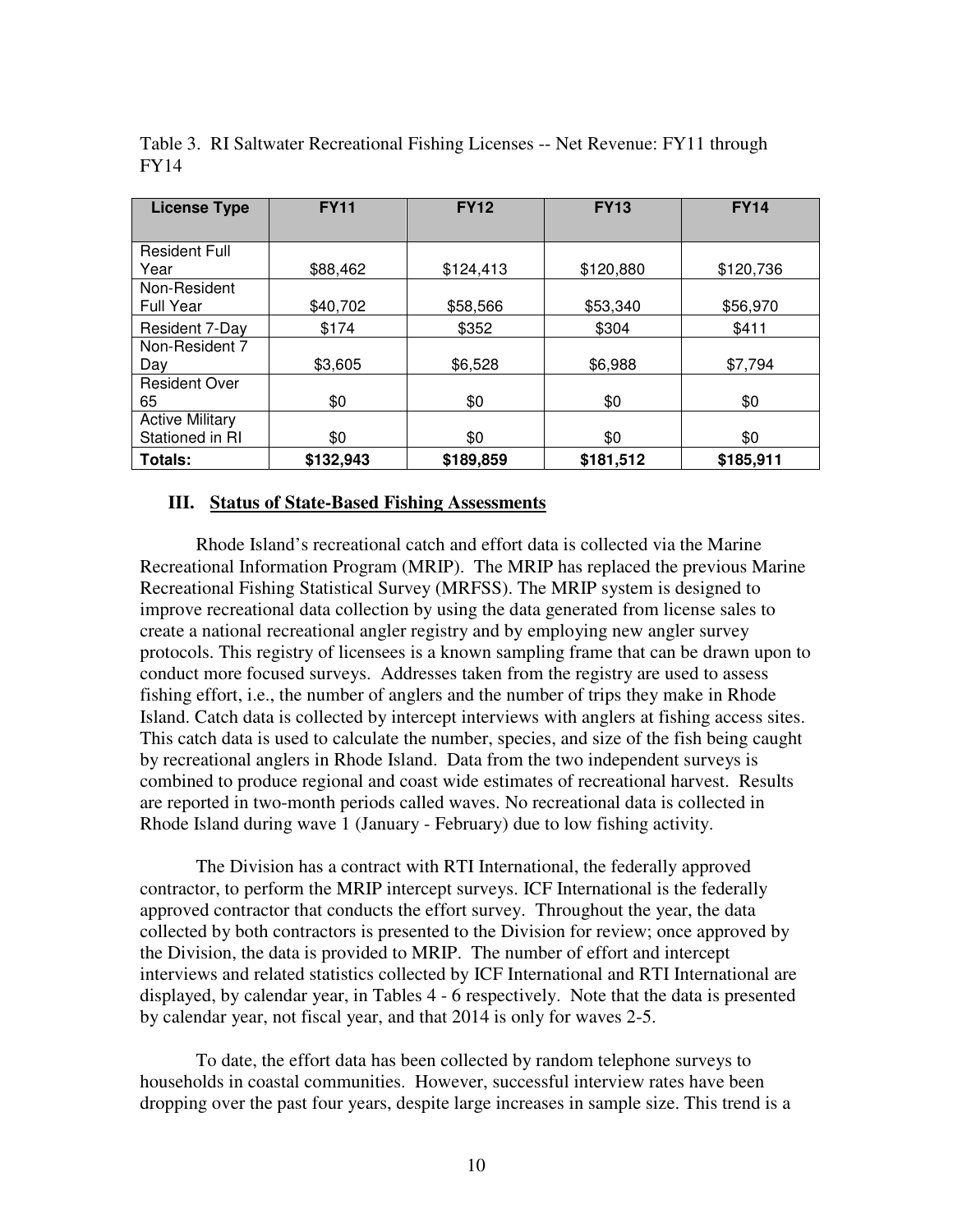main driving force behind the planned switch to an alternative mail-based methodology. MRIP has completed pilot research projects in several states evaluating the mail-based survey methodology. Preliminary results show that the response rates are higher and survey answers are more comprehensive using this methodology. The program is expected to fully transition soon.

Collection of catch data via angler intercepts has also been improving over the past two years, due to the new approaches employed under MRIP. The number of successful interviews is increasing, as is the spatial and temporal distribution of the interviews. A more comprehensive sampling frame of potential sampling locations with accompanying site pressures is being used to better distribute the interviews. Better statistical sample distribution is expected to increase the accuracy of the estimate. Additionally, interviews are now being conducted at night and at an increasing rate during the winter months. Intercept refusal rates have been decreasing, likely due to increased outreach activities by NOAA Fisheries and the Division, as well as the recent change in contractors used to conduct the intercepts. The professionalism of the (now uniformed) employees working for the new contractor is noticeably improved.

 As an add-on to the above-described improvements, the Division is increasing the number of angler intercepts across all months using revenues from RI's recreational license program matched 3:1 with federal grant money. The funds are being used to purchase more interviews from the contractor. The Division plans to continue this practice into the foreseeable future. This state-specific increase in sample numbers is expected to further increase the accuracy and precision of recreational catch and effort data for RI.

Another important development involving the Access Point Angler Intercept Survey (APAIS) is that it is being transitioned from contractor-based administration to state-based administration. Beginning in 2016, the Division will be responsible for overseeing the surveys. Recreational saltwater license funds are not being used to make this transition; it is a federally funded initiative. Saltwater license funds will be used after the transition to increase the number of interviews beyond the base number funded by the federal government, in much the same way as they are now. After the Division takes over the survey, these additional interviews will be accomplished by hiring additional samplers during peak fishing waves. The Division intends to build on the recent improvements to the survey and anticipates better data collection and more accurate information will be the result of the change.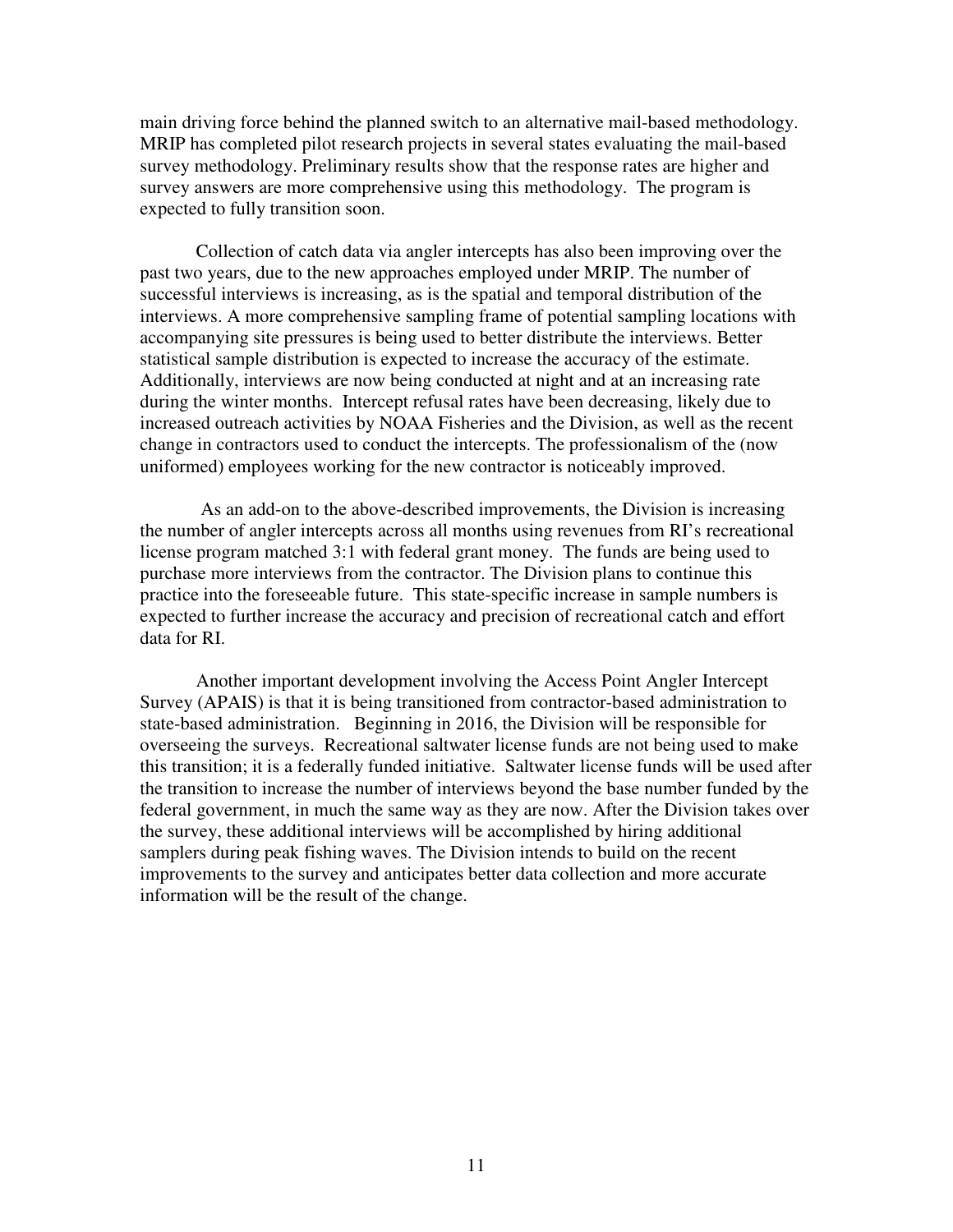| <b>Category</b>    | 2011  | 2012  | 2013  | 2014          |
|--------------------|-------|-------|-------|---------------|
|                    |       |       |       | (Waves 2 – 4) |
| Successful         | 254   | 244   | 252   | 215           |
| Phone              |       |       |       |               |
| Interviews         |       |       |       |               |
| <b>Total Phone</b> | 72834 | 74753 | 90769 | 98072         |
| Calls              |       |       |       |               |

Table 4. RI phone Surveys conducted by ICF International: 2011 through 2014

Table 5. 2013 RI Phone Surveys Conducted by ICF International

|                                  | <b>WAVE 2</b>  |        | <b>WAVE 3</b> |        | <b>WAVE 4</b> |        | <b>WAVE 5</b>  |        | <b>WAVE 6</b>  |        |
|----------------------------------|----------------|--------|---------------|--------|---------------|--------|----------------|--------|----------------|--------|
| Category                         | $\#$           | $\%$   | $\#$          | %      | $\#$          | $\%$   | #              | $\%$   | $\#$           | $\%$   |
| <b>Non-Response</b>              | 3735           | 75.80% | 14814         | 75.70% | 28620         | 79.10% | 16664          | 75.50% | 5945           | 74.00% |
| No Contact                       | 3480           | 70.60% | 13816         | 70.60% | 26601         | 73.50% | 15725          | 71.30% | 5424           | 67.50% |
| <b>Busy</b>                      | 29             | 0.60%  | 540           | 2.80%  | 152           | 0.40%  | 182            | 0.80%  | 28             | 0.30%  |
| No Answer                        | 655            | 13.30% | 6356          | 32.50% | 12010         | 33.20% | 6756           | 30.60% | 652            | 8.10%  |
| Not Available for Screening      | 2688           | 54.50% | 6399          | 32.70% | 13136         | 36.30% | 8381           | 38.00% | 4647           | 57.80% |
| Answering Machine                | 108            | 2.20%  | 521           | 2.70%  | 1303          | 3.60%  | 406            | 1.80%  | 97             | 1.20%  |
| <b>Contacted Non-Respondents</b> | 255            | 5.20%  | 998           | 5.10%  | 2019          | 5.60%  | 939            | 4.30%  | 521            | 6.50%  |
| Language Problem                 | 14             | 0.30%  | 52            | 0.30%  | 87            | 0.20%  | 92             | 0.40%  | 31             | 0.40%  |
| Refused                          | 241            | 4.90%  | 946           | 4.80%  | 1932          | 5.30%  | 847            | 3.80%  | 490            | 6.10%  |
| <b>Response</b>                  | 1194           | 24.20% | 4745          | 24.30% | 7560          | 20.90% | 5403           | 24.50% | 2089           | 26.00% |
| Respondent Ineligible            | 874            | 17.70% | 3808          | 19.50% | 5981          | 16.50% | 4399           | 19.90% | 1663           | 20.70% |
| <b>Failed Prescreening</b>       | 0              | 0.00%  | 0             | 0.00%  | 0             | 0.00%  | 0              | 0.00%  | 0              | 0.00%  |
| Not in Service                   | 436            | 8.80%  | 2227          | 11.40% | 3274          | 9.00%  | 2611           | 11.80% | 990            | 12.30% |
| <b>Business Phone</b>            | 373            | 7.60%  | 1386          | 7.10%  | 2339          | 6.50%  | 1615           | 7.30%  | 578            | 7.20%  |
| <b>Wrong Number</b>              | 0              | 0.00%  | 1             | 0.00%  | 0             | 0.00%  | 0              | 0.00%  | 0              | 0.00%  |
| <b>Wrong County</b>              | 47             | 1.00%  | 126           | 0.60%  | 256           | 0.70%  | 125            | 0.60%  | 61             | 0.80%  |
| Not Permanent Resident           | 18             | 0.40%  | 68            | 0.30%  | 112           | 0.30%  | 48             | 0.20%  | 34             | 0.40%  |
| Eligible Non-Fishing Households  | 318            | 6.50%  | 869           | 4.40%  | 1466          | 4.10%  | 947            | 4.30%  | 414            | 5.20%  |
| No Fishing Last 12 Months        | 300            | 6.10%  | 809           | 4.10%  | 1412          | 3.90%  | 889            | 4.00%  | 381            | 4.70%  |
| No Fishing Last 2 Months         | 18             | 0.40%  | 54            | 0.30%  | 48            | 0.10%  | 56             | 0.30%  | 31             | 0.40%  |
| First-Time Contact/Non-          | 0              | 0.00%  | 6             | 0.00%  | 6             | 0.00%  | $\overline{2}$ | 0.00%  | $\overline{2}$ | 0.00%  |
| Fishing                          |                |        |               |        |               |        |                |        |                |        |
| Eligible Fishing Households      | $\overline{2}$ | 0.00%  | 68            | 0.30%  | 113           | 0.30%  | 57             | 0.30%  | 12             | 0.10%  |
| <b>Total Calls</b>               | 4929           | 100%   | 19559         | 100%   | 36180         | 100%   | 22067          | 100%   | 8034           | 100%   |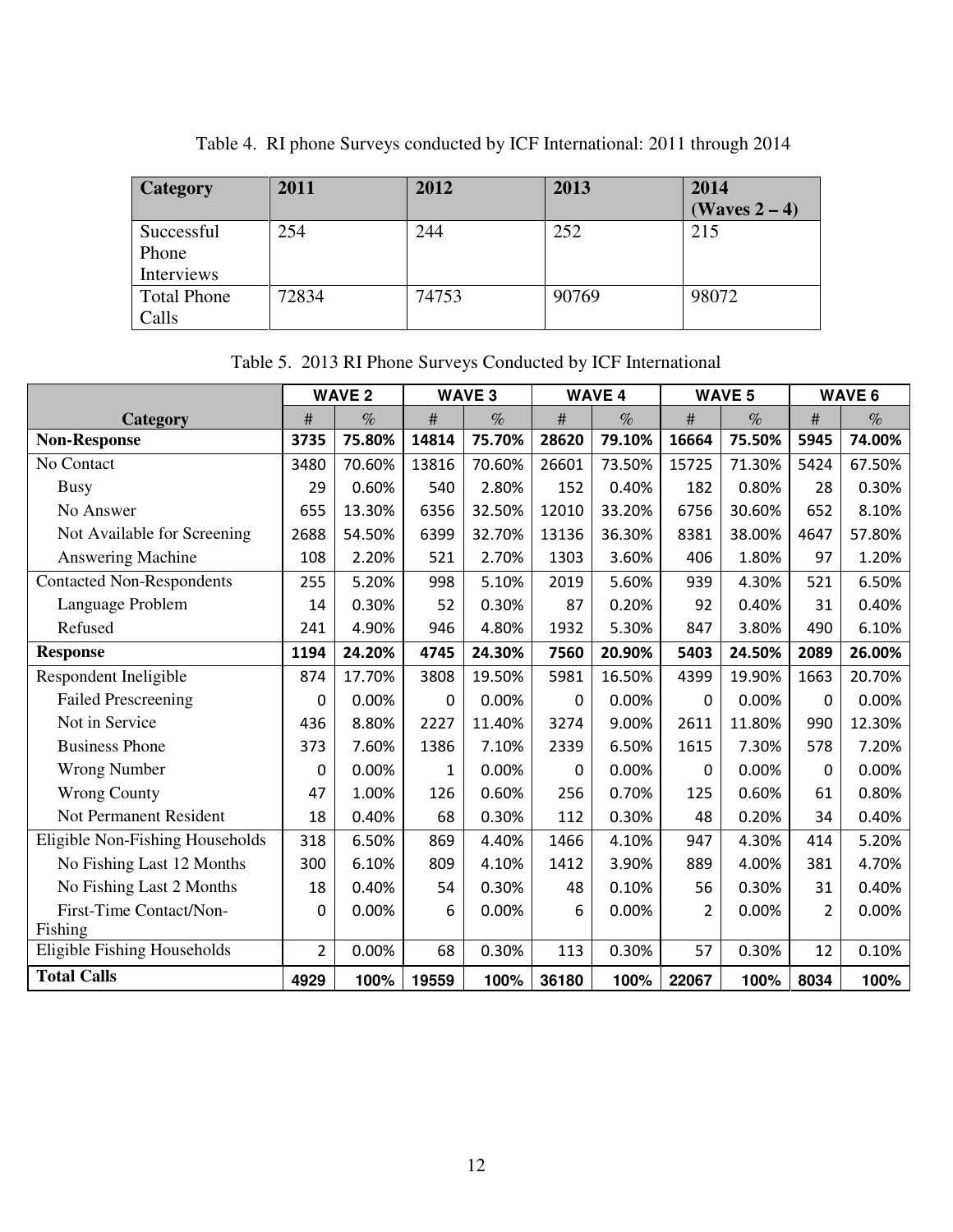|                                  | <b>WAVE 2</b> |        | <b>WAVE 3</b> |        | <b>WAVE 4</b> |        | <b>WAVE 5</b>  |          | <b>WAVE 6</b> |      |
|----------------------------------|---------------|--------|---------------|--------|---------------|--------|----------------|----------|---------------|------|
| Category                         | $\#$          | $\%$   | $\#$          | $\%$   | $\#$          | $\%$   | $\#$           | $\%$     | #             | $\%$ |
| <b>Non-Response</b>              | 4689          | 77.00% | 18669         | 78.50% | 34888         | 80.40% | 19346          | 78.00%   |               |      |
| No Contact                       | 4397          | 72.20% | 17494         | 73.60% | 32982         | 76.00% | 18175          | 73.30%   |               |      |
| <b>Busy</b>                      | 24            | 0.40%  | 78            | 0.30%  | 671           | 1.50%  | 63             | 0.30%    |               |      |
| No Answer                        | 645           | 10.60% | 5461          | 23.00% | 15331         | 35.30% | 857            | 3.50%    |               |      |
| Not Available for Screening      | 3620          | 59.50% | 11345         | 47.70% | 16354         | 37.70% | 17087          | 68.90%   |               |      |
| Answering Machine                | 108           | 1.80%  | 610           | 2.60%  | 626           | 1.40%  | 168            | 0.70%    |               |      |
| <b>Contacted Non-Respondents</b> | 292           | 4.80%  | 1175          | 4.90%  | 1906          | 4.40%  | 1171           | 4.70%    |               |      |
| Language Problem                 | 15            | 0.20%  | 95            | 0.40%  | 95            | 0.20%  | 72             | 0.30%    |               |      |
| Refused                          | 277           | 4.50%  | 1080          | 4.50%  | 1811          | 4.20%  | 1099           | 4.40%    |               |      |
| <b>Response</b>                  | 1400          | 23.00% | 5105          | 21.50% | 8523          | 19.60% | 5452           | 22.00%   |               |      |
| Respondent Ineligible            | 1048          | 17.20% | 4100          | 17.20% | 7110          | 16.40% | 4347           | 17.50%   |               |      |
| <b>Failed Prescreening</b>       | 0             | 0.00%  | 0             | 0.00%  | 0             | 0.00%  | $\Omega$       | $0.00\%$ |               |      |
| Not in Service                   | 524           | 8.60%  | 2168          | 9.10%  | 4105          | 9.50%  | 2328           | 9.40%    |               |      |
| <b>Business Phone</b>            | 462           | 7.60%  | 1723          | 7.20%  | 2621          | 6.00%  | 1822           | 7.30%    |               |      |
| <b>Wrong Number</b>              | 0             | 0.00%  | 3             | 0.00%  | 2             | 0.00%  | 3              | 0.00%    |               |      |
| <b>Wrong County</b>              | 38            | 0.60%  | 116           | 0.50%  | 245           | 0.60%  | 138            | 0.60%    |               |      |
| Not Permanent Resident           | 24            | 0.40%  | 90            | 0.40%  | 137           | 0.30%  | 56             | 0.20%    |               |      |
| Eligible Non-Fishing Households  | 347           | 5.70%  | 959           | 4.00%  | 1318          | 3.00%  | 1036           | 4.20%    |               |      |
| No Fishing Last 12 Months        | 312           | 5.10%  | 926           | 3.90%  | 1279          | 2.90%  | 978            | 3.90%    |               |      |
| No Fishing Last 2 Months         | 32            | 0.50%  | 33            | 0.10%  | 36            | 0.10%  | 56             | 0.20%    |               |      |
| First-Time Contact/Non-          | 3             | 0.00%  | $\Omega$      | 0.00%  | 3             | 0.00%  | $\overline{2}$ | 0.00%    |               |      |
| Fishing                          |               |        |               |        |               |        |                |          |               |      |
| Eligible Fishing Households      | 5             | 0.10%  | 46            | 0.20%  | 95            | 0.20%  | 69             | $0.30\%$ |               |      |
| <b>Total Calls</b>               | 6089          | 100%   | 23774         | 100%   | 43411         | 100%   | 24798          | 100%     |               |      |

Table 6. 2014 RI Phone Interviews Conducted by ICF International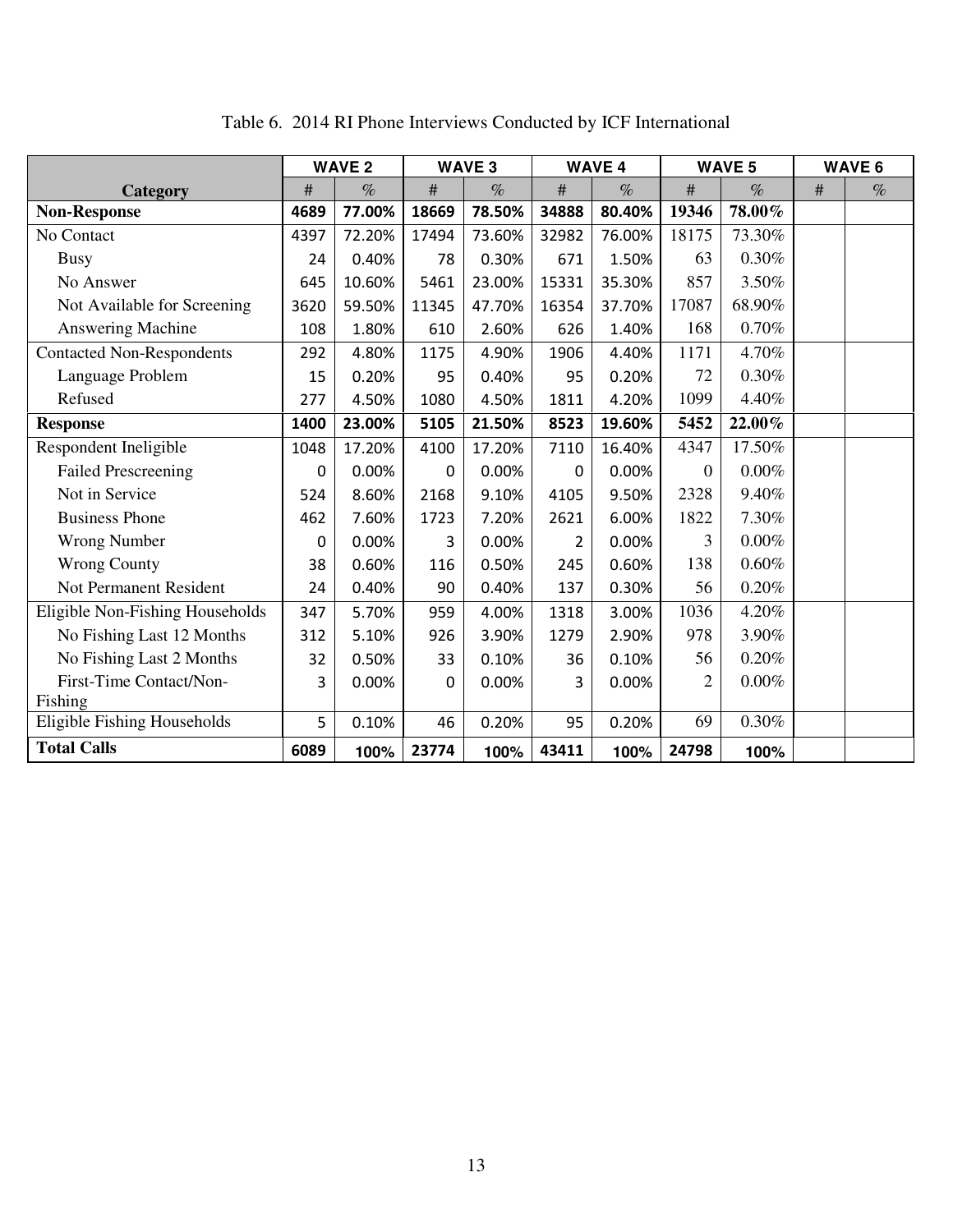| <b>Months</b>       | <b>Successful</b><br><b>Interviews</b> | <b>Refused</b><br><b>Interviews</b> | <b>Percent</b><br><b>Refused</b> |  |
|---------------------|----------------------------------------|-------------------------------------|----------------------------------|--|
|                     |                                        |                                     |                                  |  |
| 2010                |                                        |                                     |                                  |  |
| March - April       | 46                                     | 9                                   | 16.40%                           |  |
| $May - June$        | 395                                    | 108                                 | 21.50%                           |  |
| July - August       | 527                                    | 415                                 | 44.00%                           |  |
| September - October | 432                                    | 214                                 | 33.10%                           |  |
| November - December | 100                                    | 54                                  | 35.10%                           |  |
| <b>Totals</b>       | 1500                                   | 800                                 | 34.80%                           |  |
| 2011                |                                        |                                     |                                  |  |
| March - April       | 35                                     | 11                                  | 23.91%                           |  |
| $May - June$        | 273                                    | 85                                  | 23.74%                           |  |
| July - August       | 428                                    | 126                                 | 22.74%                           |  |
| September - October | 323                                    | 103                                 | 24.18%                           |  |
| November - December | 163                                    | 41                                  | 20.10%                           |  |
| <b>Totals</b>       | 1222                                   | 366                                 | 23.05%                           |  |
| 2012                |                                        |                                     |                                  |  |
| March - April       | 65                                     | 14                                  | 17.72%                           |  |
| $May - June$        | 285                                    | 79                                  | 21.70%                           |  |
| July - August       | 716                                    | 219                                 | 23.42%                           |  |
| September - October | 598                                    | 163                                 | 21.42%                           |  |
| November - December | 124                                    | 23                                  | 15.65%                           |  |
| <b>Totals</b>       | 1788                                   | 498                                 | 21.78%                           |  |
| 2013                |                                        |                                     |                                  |  |
| March - April       | 6                                      | $\overline{0}$                      | $0.00\%$                         |  |
| $May - June$        | 285                                    | 106                                 | 27.11%                           |  |
| July - August       | 1022                                   | 132                                 | 11.44%                           |  |
| September - October | 496                                    | 29                                  | 5.22%                            |  |
| November - December | 112                                    | 3                                   | 2.61%                            |  |
| <b>Totals</b>       | 1921                                   | 270                                 | 14.06%                           |  |

Table 7. 2010 – 2013 RI Intercept Interviews Conducted by RTI International.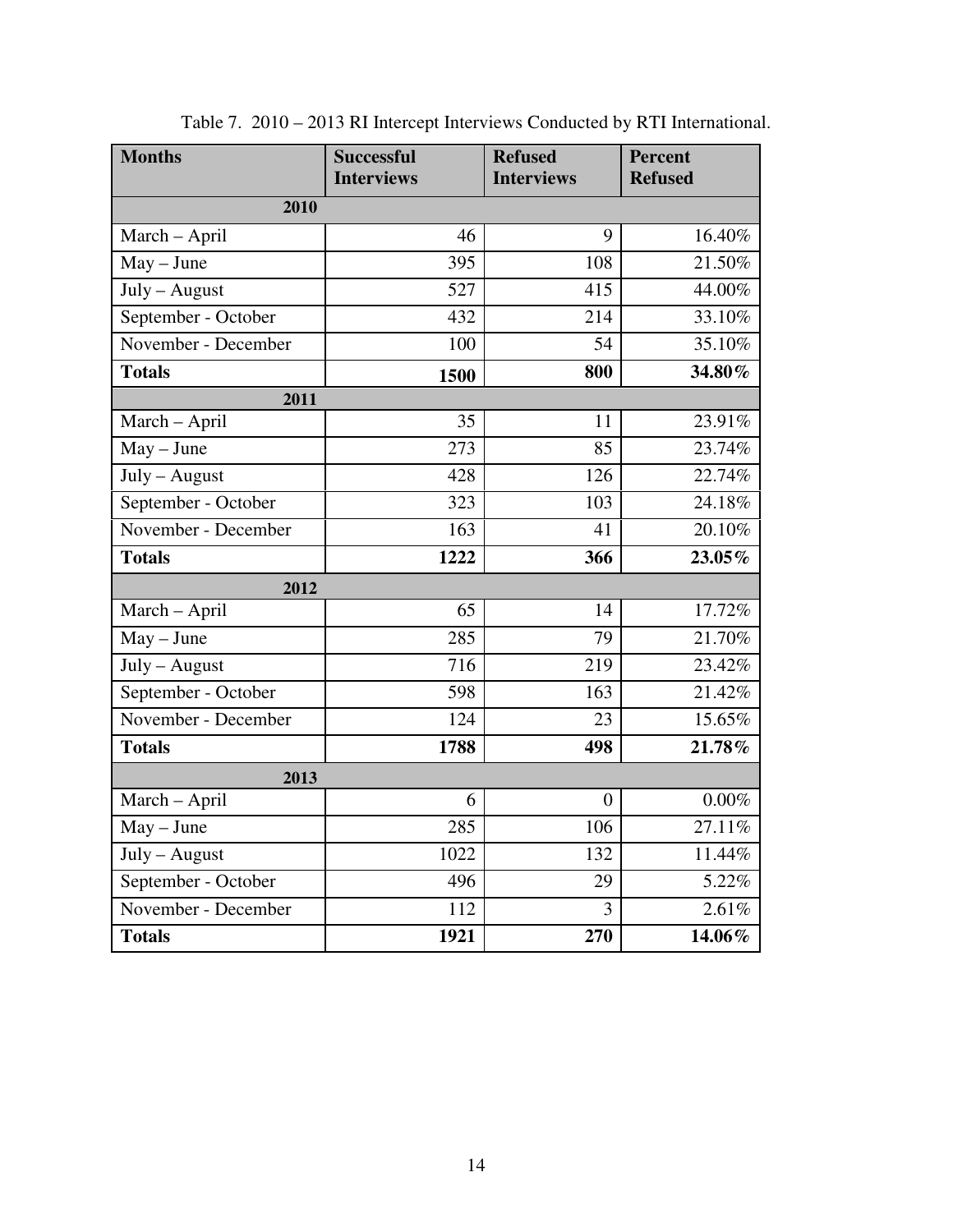## **IV. Issues & Initiatives**

## **a. Increasing the Number of Local Vendors**

 Although the internet remains the most convenient means for obtaining a license for most people, it is apparent that a portion of the population continues to prefer to obtain a license, in-person, at a local store or shop. Such individuals may either not have, or not be comfortable using, a home computer and printer. Or they may have the need to pay for their license using cash, instead of a debit or credit card.

To date, there are twenty-five local vendors authorized to issue licenses at their places of business. This is up from just seven vendors at the start of the 2011 fishing season. The locations of the twenty-five vendors cover the major population areas of Rhode Island, including Block Island. Increasing the number of vendors should remain a top priority, since adding more vendors to the program will make it easier for more people to get their licenses, thereby enhancing compliance.

The Division applied for and was awarded a grant from the Atlantic States Marine Fisheries Commission to administer a vendor-incentive program. The program has been up and running since 2011. Pursuant to the program, the Division loans computers and printers to any establishment that agrees to vend licenses for a period of five years. . The Division has enough funds to provide equipment for up to 50 vendors. This grant ends in June of 2015. As such, the Division plans to make a concerted effort to remind all bait and tackle shops throughout RI that applications will continue to be accepted through the spring of 2015.

## **b. Developing Regulations for the License Program**

In 2010 the Division developed and enacted comprehensive regulations for the recreational license program. The regulations largely codify the key statutory provisions governing the license program, such as:

- Licenses are required for anyone who fishes or spearfishes recreationally in Rhode Island waters for finfish, with such activities defined;
- Licenses may include a valid Rhode Island license, a valid license from a reciprocal state, or a federal registration;
- Reciprocal states identified;
- Anglers and spear fishers must be in possession of a valid license when angling or spearfishing, or have it in close proximity; and
- Licenses are not required for anyone who is exempt, per the prescribed exemption categories, as long as anglers and spear fishers who are exempt carry applicable proof.

Additional provisions set forth by the regulations include:

• Licenses are required for anyone fishing for squid; and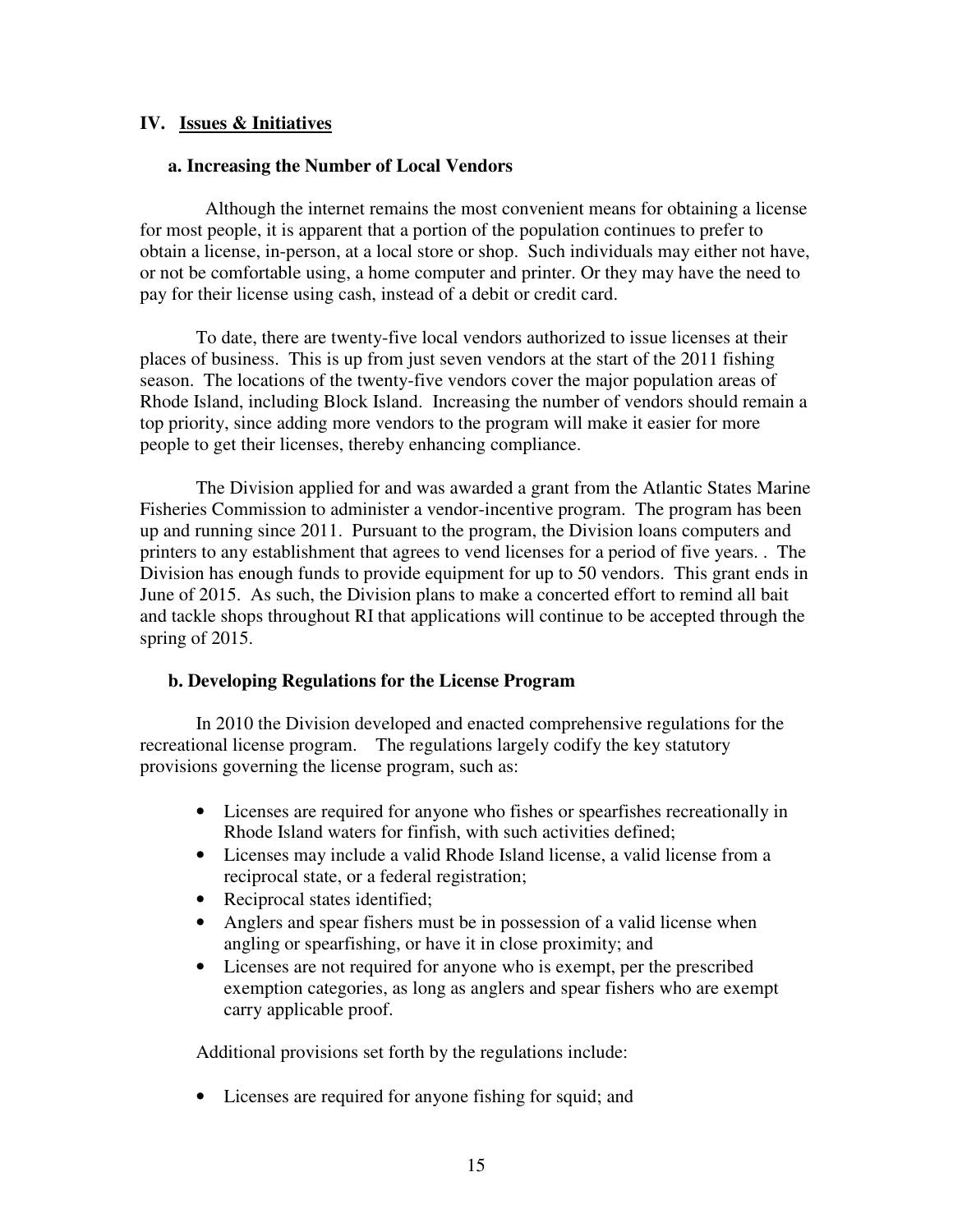• Licenses are not required for anyone holding a federal Highly Migratory Species Angling Permit, issued under the angler's name.

## **c. Meeting with the Recreational Marine License Study Group**

 The Division plans to continue meeting annually with the Recreational Marine License Study Group. This ad-hoc group worked closely with the Division on the development of the original saltwater recreational license bill. The purpose of these annual meetings is to review and get input on the status of the overall license program, as well as the draft budget for the saltwater license restricted receipt account. These meetings are in addition to, not in lieu of, the Council and public comment processes set forth by the license statute.

## **d. Addressing Additional Options for Obtaining Licenses**

Although the internet and the increasing number of local vendors throughout the State offer convenient opportunities for anglers and spear fishers to obtain a license, it is recognized that there are still a large number of people who either do not own a computer and printer or do not have a convenient means of accessing a local library or local vendor. While this constituency may be a minority, it constitutes a meaningful portion of the recreational fishing community in Rhode Island. If too many people perceive the process of obtaining a license as too difficult or inconvenient, it may have the effect of turning people away from fishing, which is clearly counter to the spirit and intent of the license program. The Division is open to exploring options to make it easier for people to obtain a license, e.g., mail-in or call-in options. However, the additional costs for administering such options would have to be assessed and budgeted.

## **e. Allowing Volunteer Contributions to the Restricted Receipt Account**

It has been suggested that some anglers and spear fishers would welcome the opportunity to make an additional, voluntarily contribution to the restricted receipt account associated with the license program at the time they purchase their license. It is unclear whether this could be done without additional statutory authority, but if there is enough interest in the part of the Rhode Island recreational fishing community to pursue the initiative, it can be pursued. Examples of voluntary methods for contribution include license plate programs and elections on state tax forms.

## **f. Streamlining the Online License Renewal Process**

The Division has continued to coordinate with RII in an effort to streamline the renewal process, namely, by having prior contact information recalled and re-inserted, with an onus on the licensee to verify that it is up-to-date and accurate. Phone numbers remain an important data field, the system still requires phone numbers to be re-entered every year, to help ensure that they are up-to-date and accurate. The future of MRIP's methods is still unclear and will likely shift to a mail based survey. This change will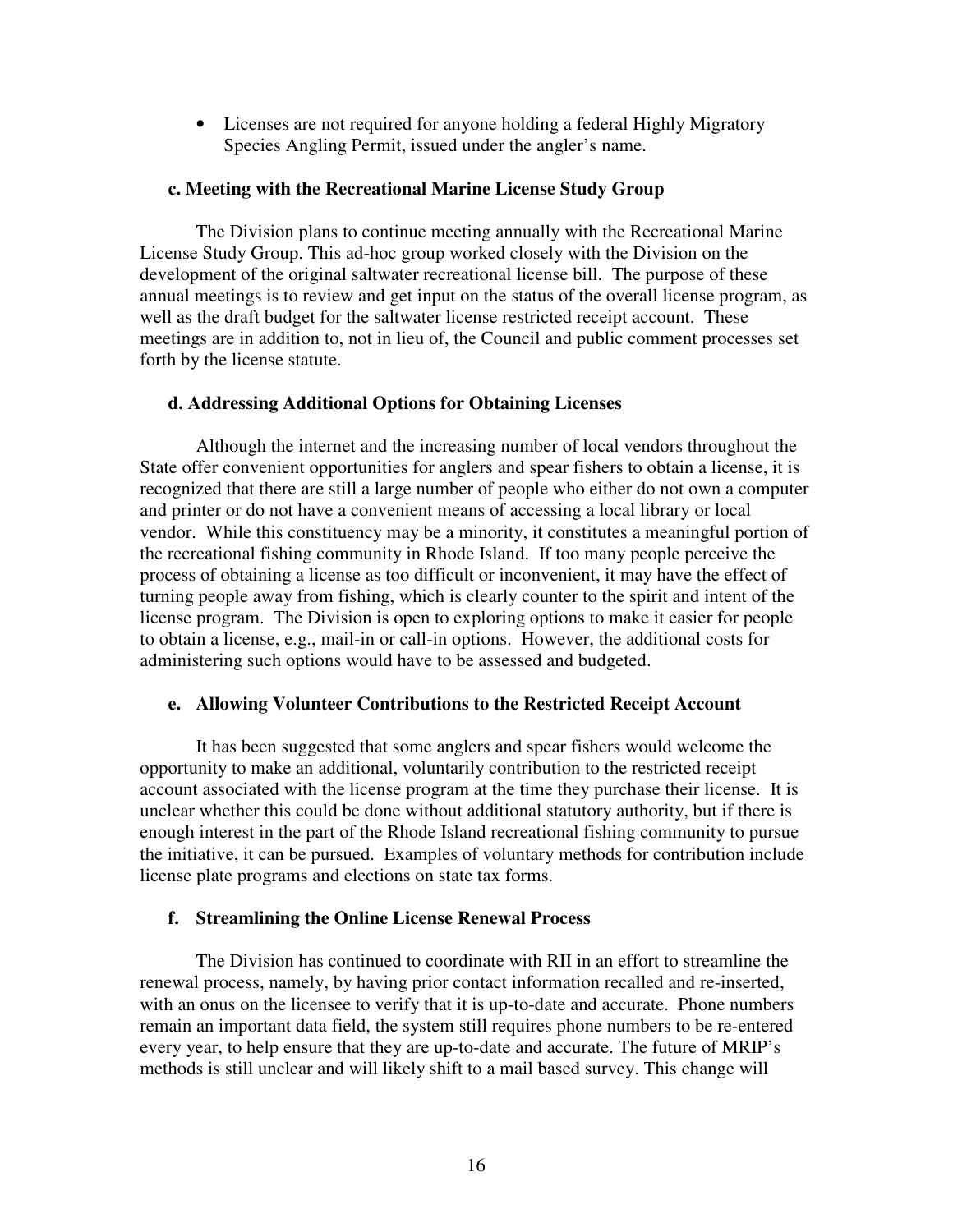make the address of the applicant the key data element. It is unclear if the telephone number will still be required.

## **g. Compliance**

As mentioned above the number of licenses issued for the past three years has plateaued at approximately 42,000. Estimates for the number of potential licenses have proven to be highly unreliable; it can be assumed that the past three years are more representative of future license sales. It is important to know how closely the number of license tracks the actual number of anglers in order to assess the effectiveness of the saltwater license program. RIDEM Division of Law Enforcement (DLE) conducts field checks of the recreational license to ensure compliance with the saltwater license requirement with good results. In 2014, they conducted 1,161 recreational saltwater license checks resulting in 60 citations and 120 warnings of noncompliance. These results indicate an approximate 85% compliance rate with the saltwater license program. DLE states that this is similar to rates seen by other regional law enforcement agencies. While 85% is a good compliance rate it still remains necessary to promote a high level of awareness to the saltwater license program to keep noncompliance in check and foster steady participation with the program in the future.

The Division will continue working to increase compliance as well as prevent license sales from eroding. Several ideas provided by the Saltwater Recreational License advisory group will be pursued to this end. The Division collects email addresses from license applicants; these email addresses will be used in the future to send an electronic reminder to renew their licenses annually. It is generally accepted that the frequent recreational angler is aware of the recreational license requirement; a lack of compliance likely exists in the casual angling population. To address this compliance gap the Division will expand its distribution of its saltwater fishing magazine to more diverse locations such as popular tourist hotels and attractions. Additionally, the Division will reach out to the office of Boating Registration to include a reminder to get a fishing license and link to www.saltwater.ri.gov on boating registration forms.

## **V. Expenditures and Budget**

## **a. Preface**

As noted previously, in accordance with the provisions of the RIGL Chapter 20- 2.2, all funds from the saltwater license fees are deposited into a restricted receipt account that can only be used for the following purposes:

- Administering and enforcing the Rhode Island license program;
- Managing Rhode Island's marine recreational fisheries, with particular reference to improving state-based recreational fishery catch and effort statistics and stock assessments; and
- Enhancing recreational fishing opportunities in the State.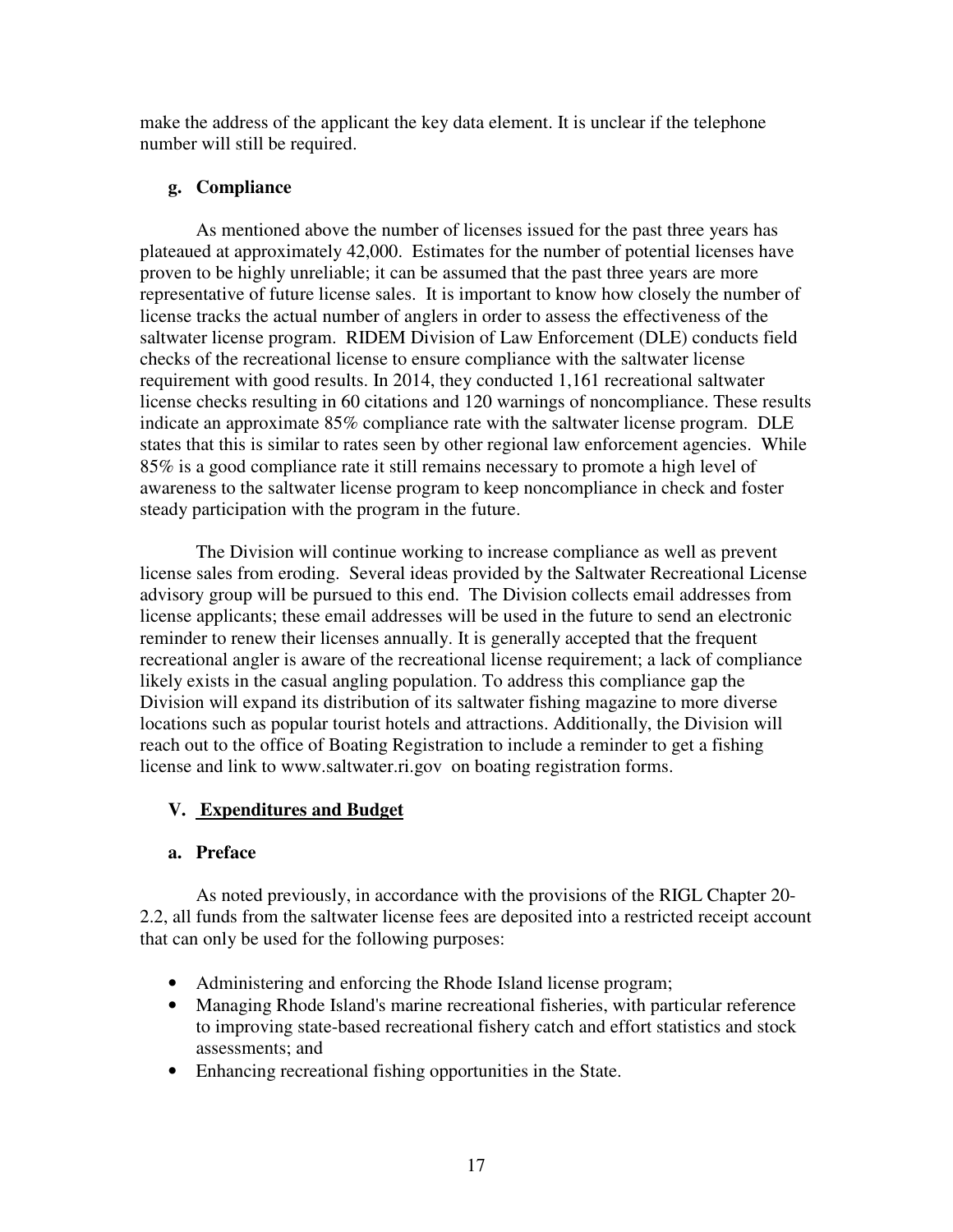The Division undertakes a range of programs that address and support recreational fishing interests in Rhode Island. These programs are largely funded via a federal grant administered by the US Fish & Wildlife Service's Sport Fish Restoration (SFR) Program. The SFR Program is derived from excise taxes on fishing and boating equipment, and is structured as a user-pay/user-benefit program. The SFR program is the primary source of funding for recreational fishing programs in Rhode Island, providing some \$2 million annually. SFR grants require a 25 percent non-federal match.

The primary RIDEM programs pertaining to recreational fishing fall into the following general categories:

- Fish stock assessments
- Recreational catch and effort estimates
- Management programs and regulations
- Boating and fishing access
- Artificial reefs and habitat protection/enhancement
- Public information, outreach, and education
- Enforcement

In developing annual budgets for the recreational saltwater license account, RIDEM draws upon the following guidelines: projects must be consistent with the licensing statute; address the needs and interests of the recreational fishing community in Rhode Island; and maximize opportunities and benefits by leveraging federal SFR funds whenever possible.

## **b. FY14 Expenditures**

During the 2014 fiscal year, a total of \$298,397 was used for the Rhode Island Marine Recreational Fishing Program (Table 8). Of that total:

- \$119,305 was used for personnel and equipment costs in support of the Division's finfish surveys for stock assessments;
- \$26,368 was used for the management of the Marine Recreational Fisheries Program;
- \$23,771 was used to support the Division's boating/fishing access site maintenance program;
- \$103,711 was spent on the upgrade to the Galilee boat ramp;
- \$4,523 was used for public education, information, and outreach, including production of the second annual Rhode Island Recreational Saltwater Fishing Guide;
- \$18,813 was used for the purchase of additional MRIP intercept interviews; and
- \$1,906 was used for the collaborative artificial reef project between the Division and The Nature Conservancy.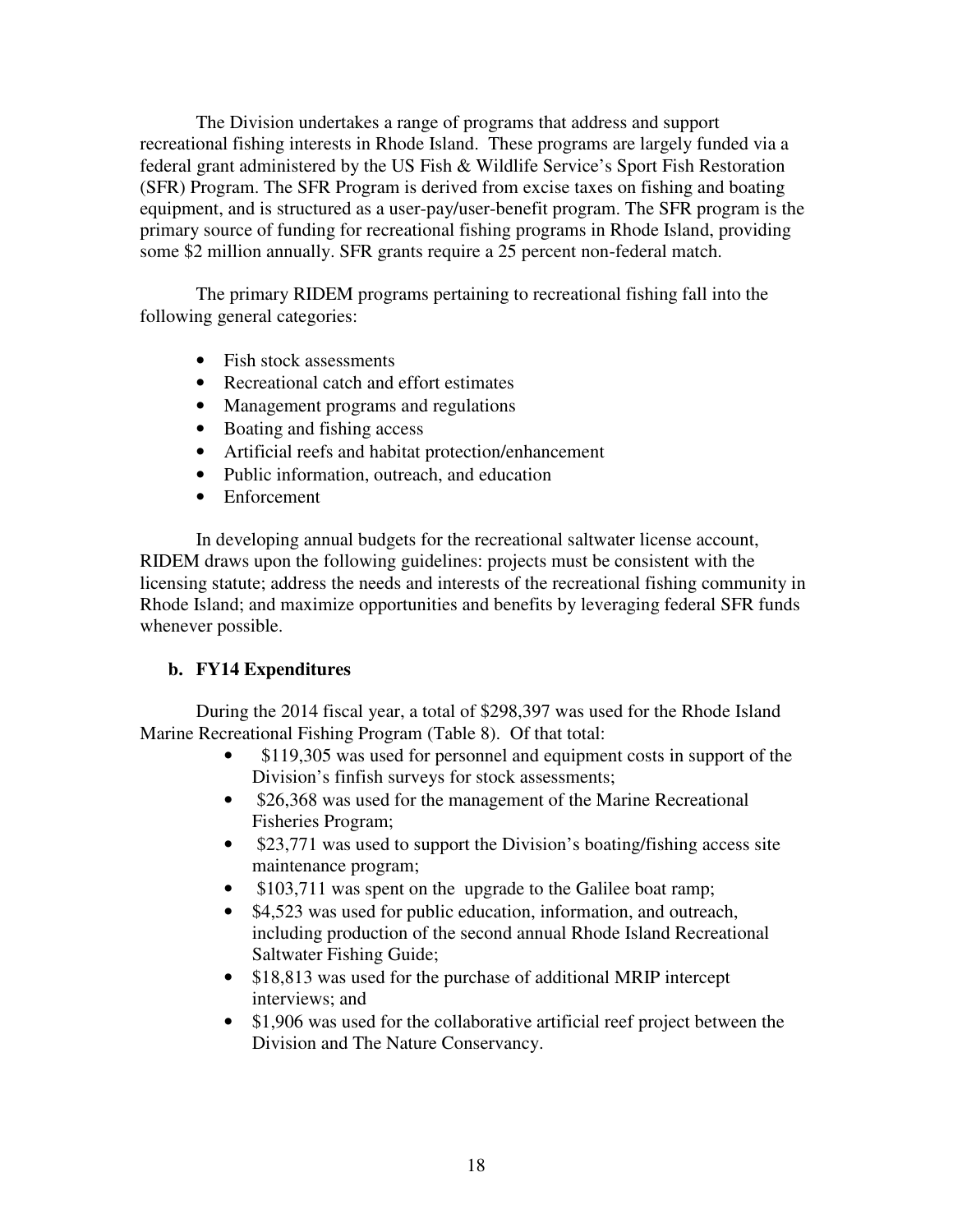| Category               | <b>FY14</b>    | <b>FY14</b> | FY 14     | <b>FY14</b>     | <b>FY14</b> |
|------------------------|----------------|-------------|-----------|-----------------|-------------|
|                        | Carryover      | Revenue     | Available | <b>Budgeted</b> | Expended    |
| Enhanced               | \$168,602      | \$27,886    | \$196,488 | \$43,375        | \$18,813    |
| <b>MRIP</b> Data       |                |             |           |                 |             |
| Collection             |                |             |           |                 |             |
| Boating/Fishing        | \$109,493      | \$37,182    | \$146,675 | \$100,000       | \$103,711   |
| Access I               |                |             |           |                 |             |
| Boating/Fishing        | \$7,936        | \$18,591    | \$26,527  | \$18,700        | \$23,771    |
| Access II              |                |             |           |                 |             |
| <b>Rec Fisheries</b>   | \$38,696       | \$18,591    | \$57,287  | \$26,000        | \$26,368    |
| Support                |                |             |           |                 |             |
| <b>Fish Stock</b>      | \$5,928        | \$65,068    | \$70,996  | \$65,450        | \$119,305   |
| Assessment             |                |             |           |                 |             |
| Support                |                |             |           |                 |             |
| <b>Artificial Reef</b> | $\overline{0}$ | \$9,295     | \$9,295   | \$9,350         | \$1,906     |
| Public                 | \$25,162       | \$9,295     | \$34,457  | \$16,428        | \$4,523     |
| Education,             |                |             |           |                 |             |
| Information,           |                |             |           |                 |             |
| and Outreach           |                |             |           |                 |             |
| <b>TOTAL</b>           | \$355,818      | \$185,908   | \$541,726 | \$279,303       | \$298,397   |

Table 8. 2014 Recreational Saltwater License Program budget.

## **c. FY15 Budget**

The budget for FY2015 is described in Table 9. It is anticipated that the restricted receipt account will receive another \$180,000 from FY15 license sales, and the proposed FY15 Programmatic Budget, as set forth below, is based on that amount.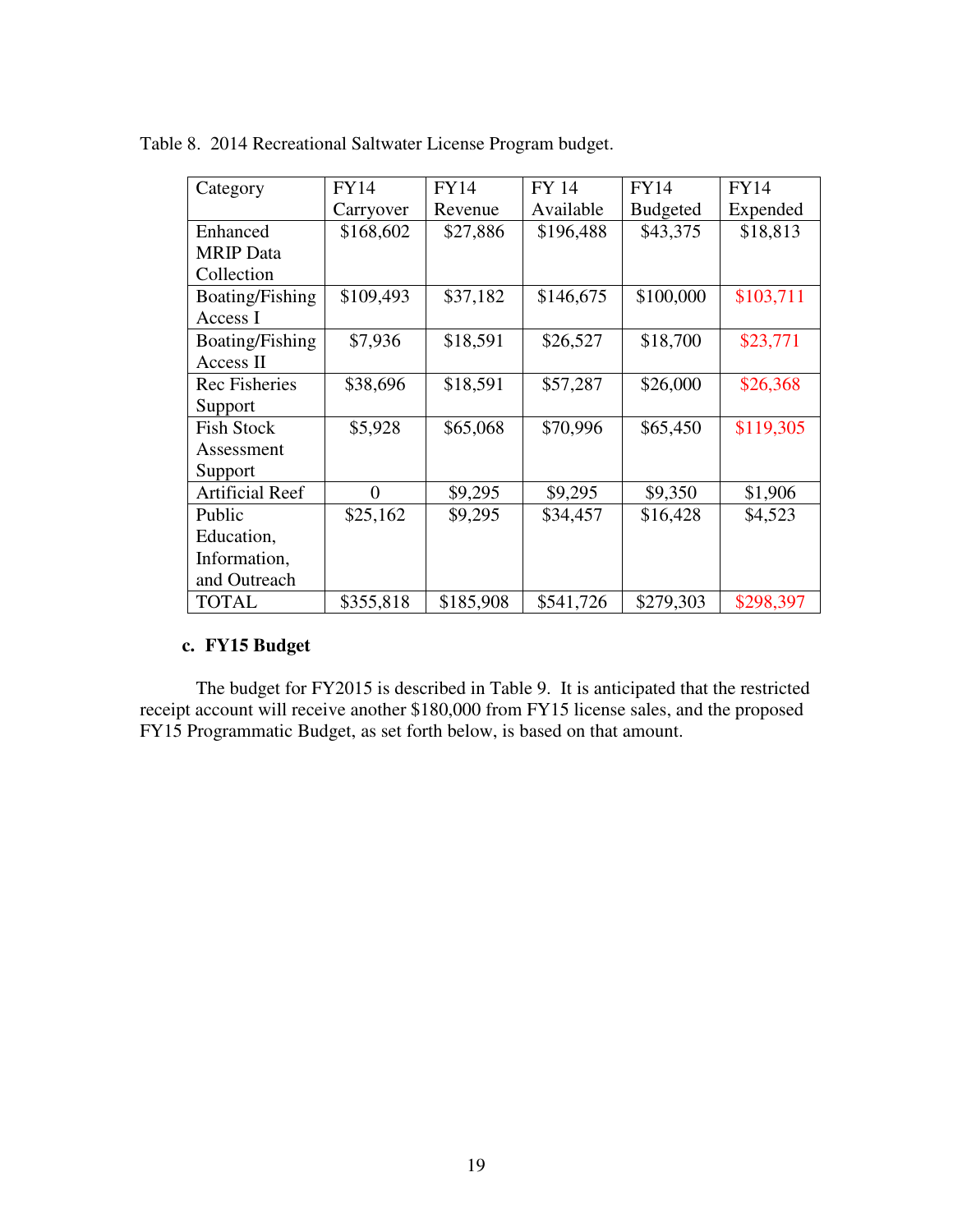| Category               | <b>FY15</b>  | <b>FY15</b> | <b>FY 15</b> | <b>FY15</b>     | <b>FY15</b> |
|------------------------|--------------|-------------|--------------|-----------------|-------------|
|                        | Carryover    | Revenue     | Available    | <b>Budgeted</b> | Expended    |
| Enhanced               | \$177,675    | \$27,000    | \$204,675    | \$24,000        |             |
| <b>MRIP</b> Data       |              |             |              |                 |             |
| Collection             |              |             |              |                 |             |
| Boating/Fishing        | \$42,964     | \$36,000    | \$78,964     | \$75,000        |             |
| Access I               |              |             |              |                 |             |
| Boating/Fishing        | \$2,756      | \$18,000    | \$20,756     | \$18,000        |             |
| Access II              |              |             |              |                 |             |
| <b>Rec Fisheries</b>   | \$30,919     | \$18,000    | \$48,919     | \$27,000        |             |
| Support                |              |             |              |                 |             |
| <b>Fish Stock</b>      | $-$ \$48,308 | \$63,000    | \$14,691     | \$105,450       |             |
| Assessment             |              |             |              |                 |             |
| Support                |              |             |              |                 |             |
| <b>Artificial Reef</b> | \$7,389      | \$9,000     | \$16,389     | \$0             |             |
| Public                 | \$29,934     | \$9,000     | \$38,934     | \$5,000         |             |
| Education,             |              |             |              |                 |             |
| Information,           |              |             |              |                 |             |
| and Outreach           |              |             |              |                 |             |
| <b>TOTAL</b>           | \$243,329    | \$180,000   | \$423,329    | \$254,450       |             |

Table 9. 2015 Recreational Saltwater License Program budget.

## **1. Enhanced MRIP Data Collection (\$24,000)**

*Proposal*. Continue to expand the recreational catch and effort data collection program for Rhode Island (under the MRIP sampling umbrella) by providing funding for add-on intercept surveys to increase the overall precision of the State-based estimates and better enable mode-specific (e.g., shore-based) estimates. The \$24,000 investment will leverage an additional \$72,000 in federal (SFR) funds to provide \$96,000 in total programmatic benefits. The \$96,000 will allow the Division to continue ordering additional add-on interviews from the APAIS contractor (RTI) until the transition to the Division's running of the program. There will be 85 total; 40 for private/rental mode, 40 for shore mode, and 5 for Party/Charter mode.

It should be noted that when the transition of the APAIS occurs the Division will hire additional seasonal interviewers during the high fishing months to collect more interviews. These employees will be in addition to the base number of interviewers to be hired with federal funding by the Division to conduct the survey. This significant change in doing business makes the additional interviewers the method of adding extra interviews. The ACCSP recreational technical committee, which is providing oversight for the state takeover of the shore based interviews, estimates that a single interviewer represents 20 shifts (shift  $= 6$  hours) dedicated to interviews per month. By this logic hiring two additional seasonal interviewers should effectively add on approximately 240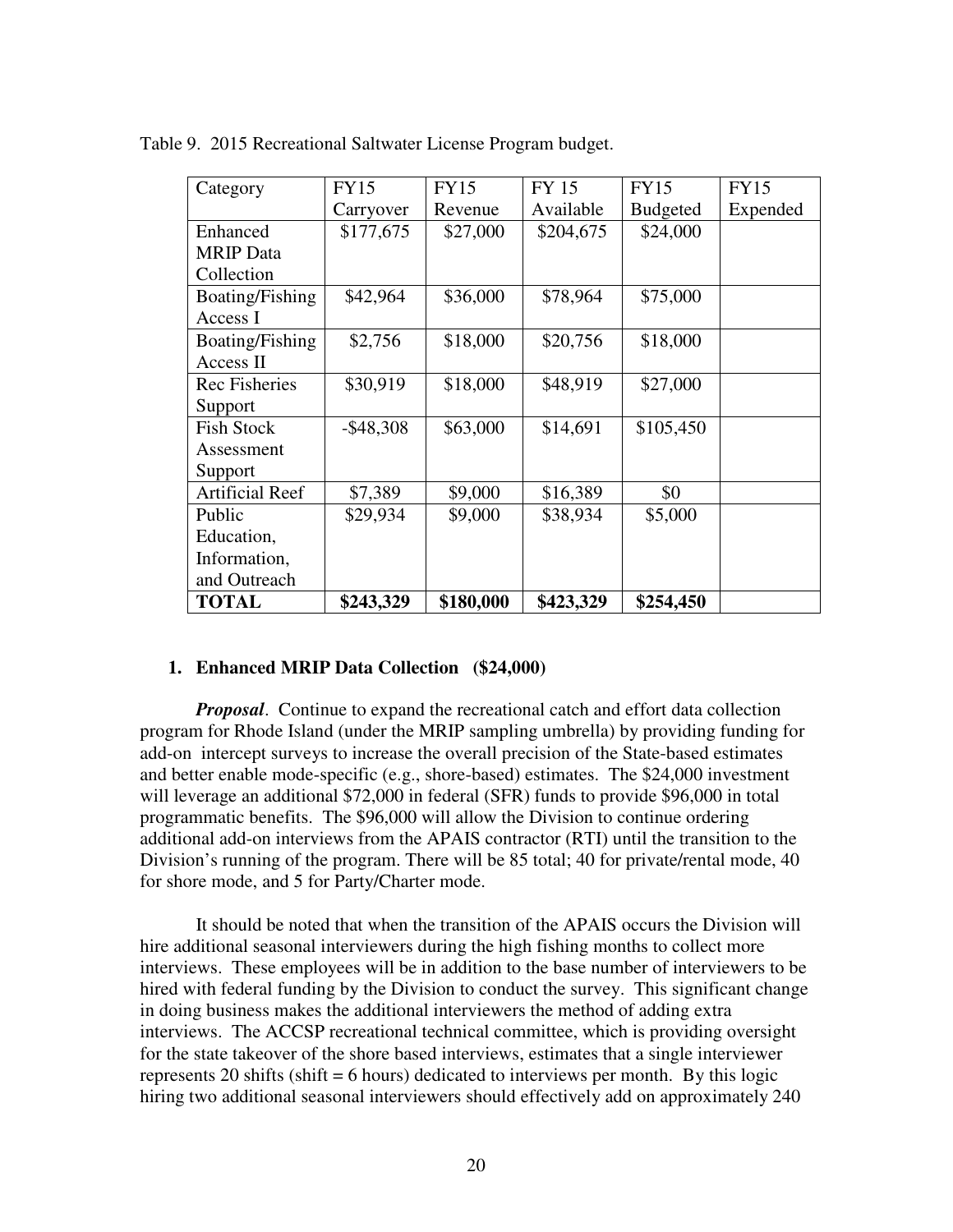shifts. This year as in the past, the Division has purchased 85 additional interviews from the contractor. Although it is unclear what the average number of interviews per shift will be, even if it is as low as one per shift, it will increase the number of interviews almost three fold. Hiring interviewers directly will not only increases the number of add on interviews but will also be less expensive.

*Rationale*. The MRIP program is the major source for marine recreational catch and effort fishing assessments. Data collected via the program is used to estimate catch (landings and discards) and effort by species/state/mode/wave. Estimates of catch and effort are used to develop status of the stock for all species, including striped bass, summer flounder, scup, tautog, bluefish, winter flounder, cod, black sea bass, and weakfish. In addition, indices of abundance using catch per unit of effort are incorporated into age-structured models to track abundance in comparison to other fisheries independent surveys. Estimates of catch and effort are quite variable due to sampling levels, which are directly correlated to the level of funding for each survey.

 The marine recreational catch and effort fishing assessments yield fishery dependent information which, coupled with the fishery independent trawl and seine surveys, serve as the basis for marine recreational fishing regulations. The accuracy and fairness of recreational fishing regulations is directly related to the quality and precision of the assessments. Better accuracy and precision will lead to a better understanding of fishing activities by mode. This information is paramount if the Division is to pursue mode splits such as differential regulations for shore-based fishermen versus boat-based fishermen. Mode specific regulations require adequate survey and sampling of the two modes to enable relatively precise estimates of respective catch and effort.

It is unclear as to how the transition to a state run recreational sampling program will affect the number of interviews. The proposed enhanced data collection initiative will continue to attempt to maintain sampling to prior levels (2002-2005). An assessment of how many added interviews are derived by the hiring of additional interviewers will be conducted at the end of the year to determine whether the number of additional hires is sufficient to acquire the desired interviews. Additional interviews combined with perceived benefits of a state run recreational sampling program should help to significantly boost the quality and accuracy of the data used to assess Rhode Island's marine recreational fisheries.

#### **2. Boating/Fishing Access I (\$75,000)**

#### *Proposal*. Improvements to Goddard State Park Boat Ramp

*Rationale*. The ramp at Goddard State Park is one of the most popular and important ramps in western Narragansett Bay, providing direct access to lots of great fishing and boating. The ramp is heavily utilized and in need of rehabilitation.

 The Goddard State Park ramp ranks high on the Division's list of priority boating/fishing access sites in need of upgrade or improvement, and is a worthy candidate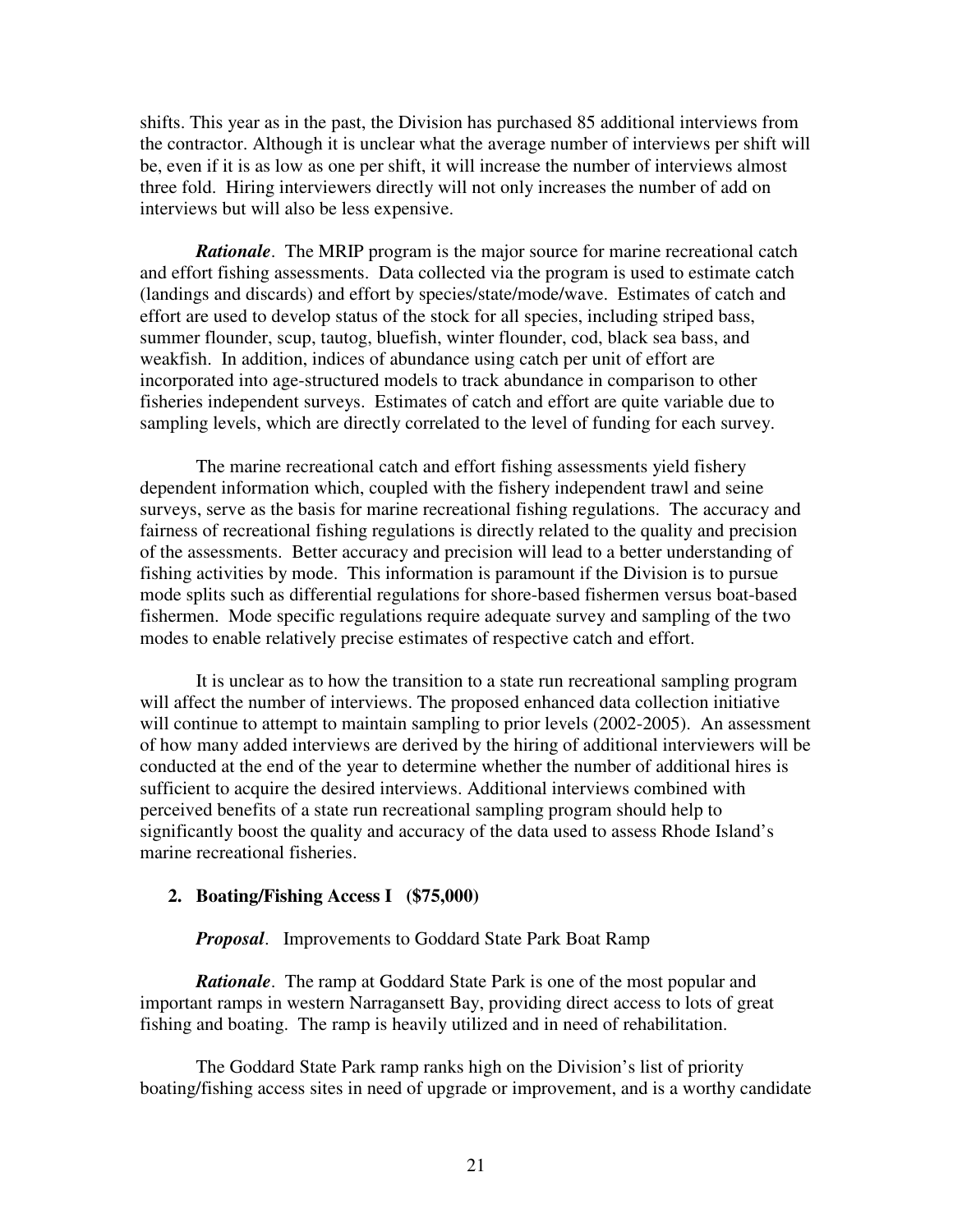for funding via the license fee account. Four other projects are slated to be undertaken, under separate funding:

- Gull Cove boat ramp improvements
- Sakonnet Harbor boat ramp improvements
- Allen's Harbor Boat ramp improvements
- Rocky Point fishing pier construction

 These projects, in particular the fishing pier at Rocky Point, are candidates for future recreational licensing fees. Using \$75,000 in licensing to leverage \$225,000 in SFR funds frees up \$300,000 to be used on the other projects listed expediting the public access program as a whole.

## **3. Boating/Fishing Access II (\$18,000)**

*Proposal*. Continue to support the Division's boating/fishing access site maintenance program. The \$18,000 investment will leverage an additional \$54,000 in federal (SFR) funds to provide \$72,000 in total programmatic benefits.

*Rationale.* The Division is responsible for maintaining 60 state-owned and operated boating/ fishing access sites used by an estimated 28,000 boats that are less than 24 feet in length. In order to foster compliance and repeat participation in the recreational saltwater license program, it is as important to keep our public access points clean and functional as it is to build new ones. The Division lacks adequate resources to undertake all of the work that's needed to maintain these sites on a regular basis. The allocation of these funds from the license fee account, leveraged with federal funds, supports the Division's ability to properly maintain state-owned boating/fishing access sites throughout Rhode Island.

## **4. Recreational Fisheries Management Support (\$27,000)**

*Proposal*. Continue to provide staff time, equivalent to a full-time employee (FTE), for the Division's Recreational Marine Fisheries Program. Staff will coordinate a range of projects and activities that relate directly to priority marine recreational fishing issues. The \$27,000 investment will leverage an additional \$81,000 in federal (SFR) funds to provide \$108,000 in total programmatic benefits.

*Rationale.* In the past, the Division has never had staff time completely dedicated to marine recreational fishing programs. In 2012, the Division hired a fulltime staff person dedicated to RI's marine recreational fisheries program and proposes maintaining an FTE equivalent to focus on the following issues:

• Coordinating the overall license program, in concert with Rhode Island Interactive and local vendors; and serving as the conduit for data management between the program and NOAA Fisheries, pursuant to the Division's MOU with NOAA Fisheries.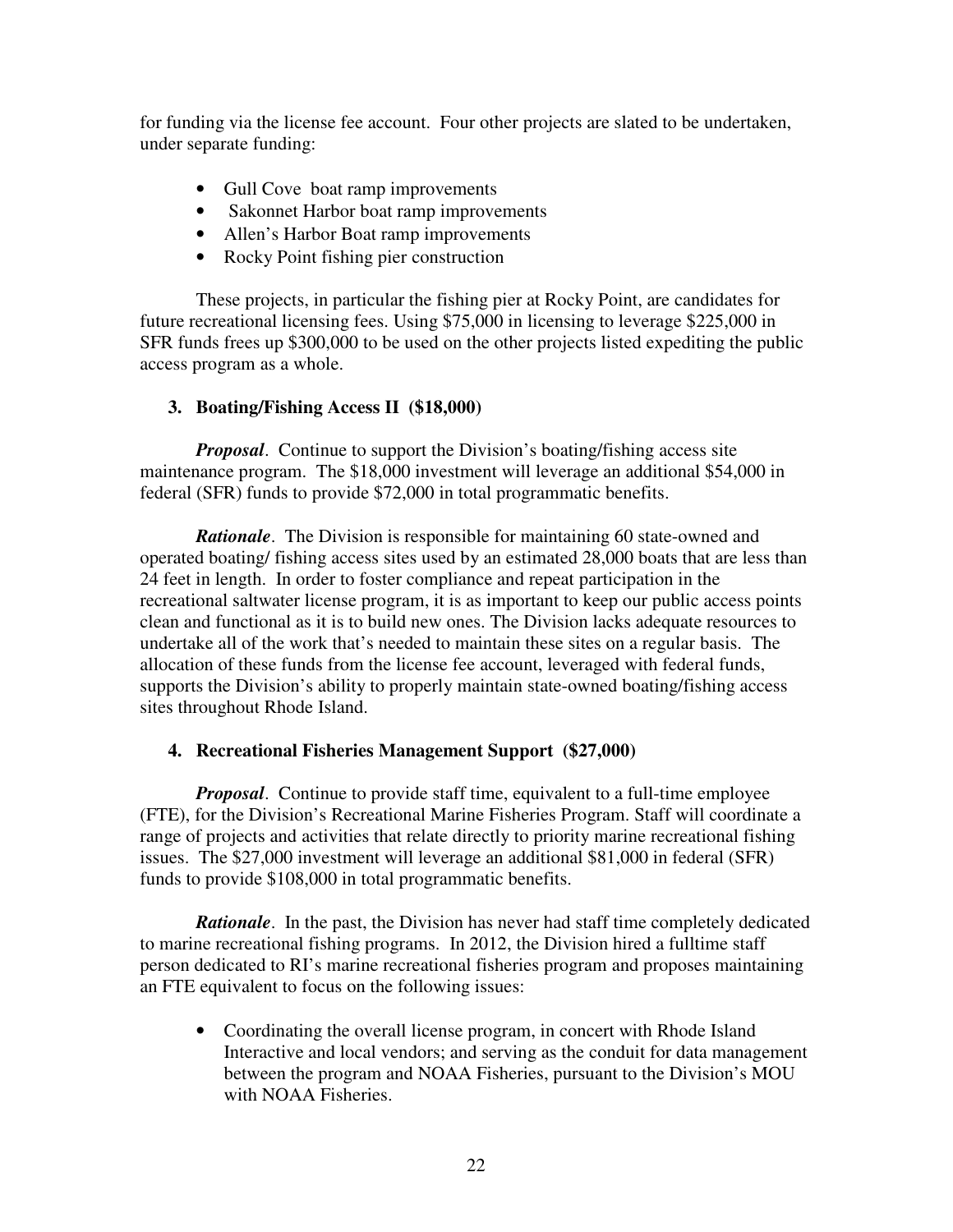- Coordinating recreational fishing assessments; implementing the scheduled RIDFW takeover of angler intercept sampling; serving on the ACCSP's Recreational Technical Committee; advancing Rhode Island's electronic reporting program.
- Coordinating the development of marine recreational fishing management programs in Rhode Island; applying recreational fishing assessments to recreational management programs; developing mode-specific recreational fishing management programs and other recreational fishing alternatives for important ASMFC-managed species.
- Serving as a principal point of contact for recreational fishing groups and organizations throughout Rhode Island.
- Assisting with the coordination of the Division's boating/fishing access program – including assessment, maintenance, and management of existing sites; pursuing grants to upgrade/improve existing sites and develop new sites; and conveying information on access opportunities to the Rhode Island recreational fishing community.
- Assisting with the coordination of Rhode Island's artificial reef program.

## **5. Fish Stock Assessment Support (\$105,450)**

*Proposal.* Support the continuation of finfish stock assessment surveys of recreationally important species in Rhode Island waters. The \$105,450 investment will leverage an additional \$316,350 in federal (SFR) funds to provide \$421,800 in total programmatic benefits.

*Rationale*. The key programs funded via the federal SFR grant are the continuation of the Narragansett Bay trawl survey; the juvenile finfish seine survey conducted in the coastal ponds, and the newly developed fish pot survey. These projects are important annual finfish fisheries surveys in Rhode Island waters with long standing time series of data. In the past, these programs have been funded by the Division's federal SFR grant, and matched entirely with commercial fishing license fee revenues. Given the importance of these programs to the recreational fishing community, it stands to reason that a portion of the recreational fishing license fees should continue to cover the non-federal match requirements of the SFR grant pertaining to these projects. Project reports are submitted annually for these programs to USFWS and are available upon request.

## **6. Artificial Reef Support (\$0)**

*Proposal*. . The Division has reallocated a dedicated staff person paid from a different grant to administer this project. The project is continuing as planned and is still considered an important recreational fishing initiate. The narrative will remain in the report as it may warrant future funding.

*Rationale.* Due to public input and interest, the Division, in collaboration with The Nature Conservancy, has undertaken a 5-year artificial reef project. The project is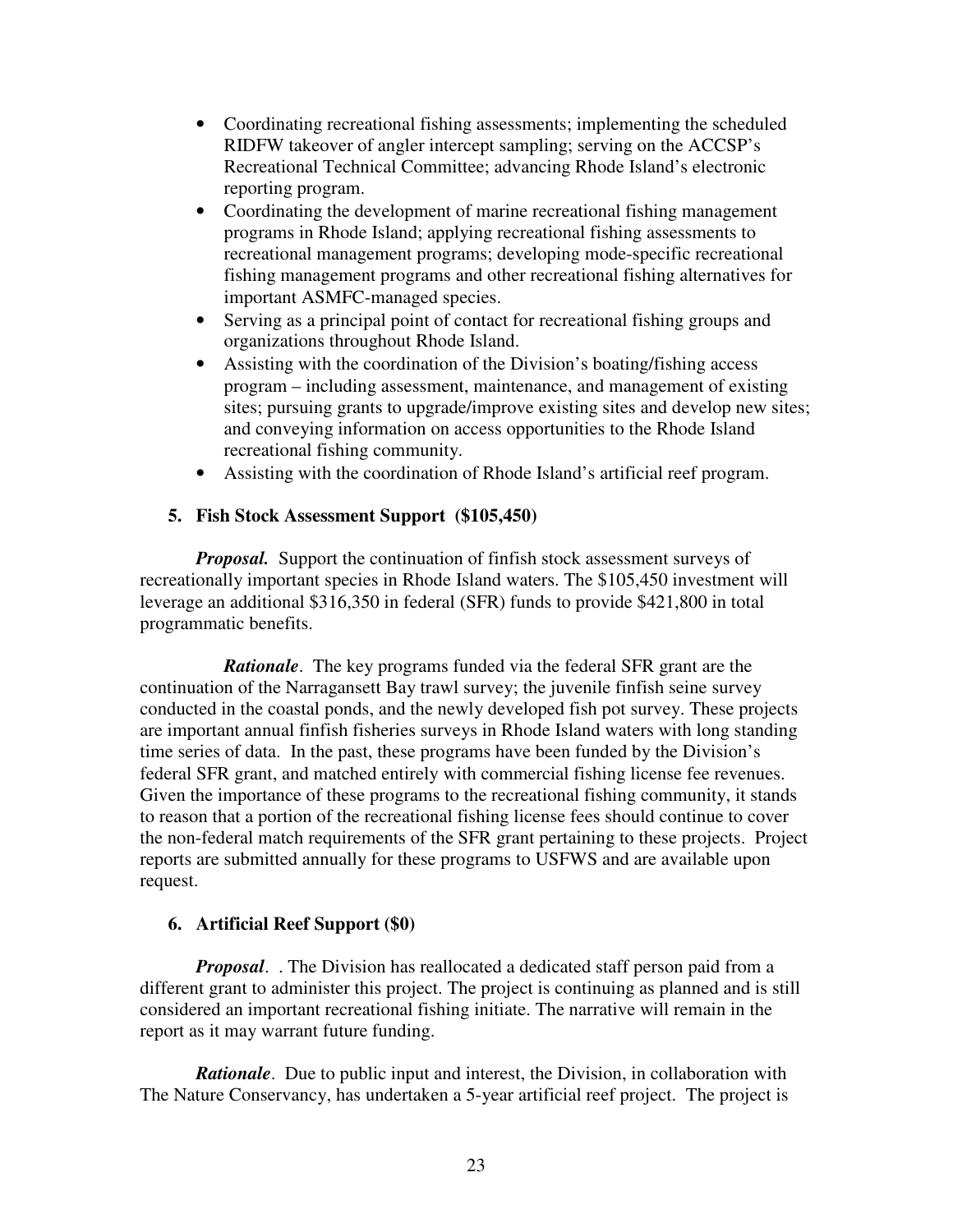designed to test the feasibility and performance of artificial reefs in Rhode Island waters. The main goal of the project is to determine if artificial reefs actually produce more biomass or merely attract/aggregate fish from surrounding areas. The outcome of this study will help to determine if permanent artificial reefs should be placed in Rhode Island waters. This project was initiated by recreational fishermen's requests for the placement of artificial reefs in RI, if necessary funds from the recreational saltwater license will be reallocated to fund and support the project in the event of loss of current funding.

## **7. Public Education, Information, and Outreach (\$5,000)**

*Proposal.* The \$5,000 taken from recreational license receipts will leverage an additional \$15,000 in SFR funding resulting in \$20,000 used for outreach and education pertaining to the recreational fishing license. The primary goal is to continue the annual Rhode Island Recreational Fishing Guide and maintain signage informing the public of the license requirement.

*Rationale*. Although compliance with the new license program has generally been good, it is clear that a number of recreational fishermen and spear fishers remain unaware of the program, not only in terms of the need to obtain a license, but also with regard to the purpose of the program and the benefits it provides to the recreational fishing community. Since the primary purpose of the license program is to develop a comprehensive database of contact information for all recreational fishermen and spear fishers, it makes sense to continue making a modest investment in public outreach, aimed at increasing awareness among the recreational fishing community regarding the license program, particularly during the summer season, thereby enhancing compliance and bolstering programmatic support.

In 2014, the Division published the second annual edition of the Rhode Island Recreational Saltwater Fishing Guide. The publication, done in a colorful and appealing magazine style, offers a wealth of information of interest to the marine recreational fishing community in the State. The guide informs fishermen on the issues associated with the licensing program and the associated benefits. It also provides recreational fishing information as well as other issues of interest to the community, including current regulations, informative articles, and lists of local bait and tackle shops and party/charter boat services. While the Division continues to provide information to the Rhode Island recreational fishing community via the Division's website and an annual abstract that features recreational and commercial fishing regulations, the magazine enhances the Division's ability to connect with and inform recreational fishermen, and to promote recreational fishing in Rhode Island. The publication has been well-received, and so it makes sense to continue utilizing a small portion of funds from the license account to fund it annually.

## **VII. Looking Ahead to FY16**

While there is reason to believe that the license program, and associated receipts received, could grow at a modest pace over the next several years, there is no clear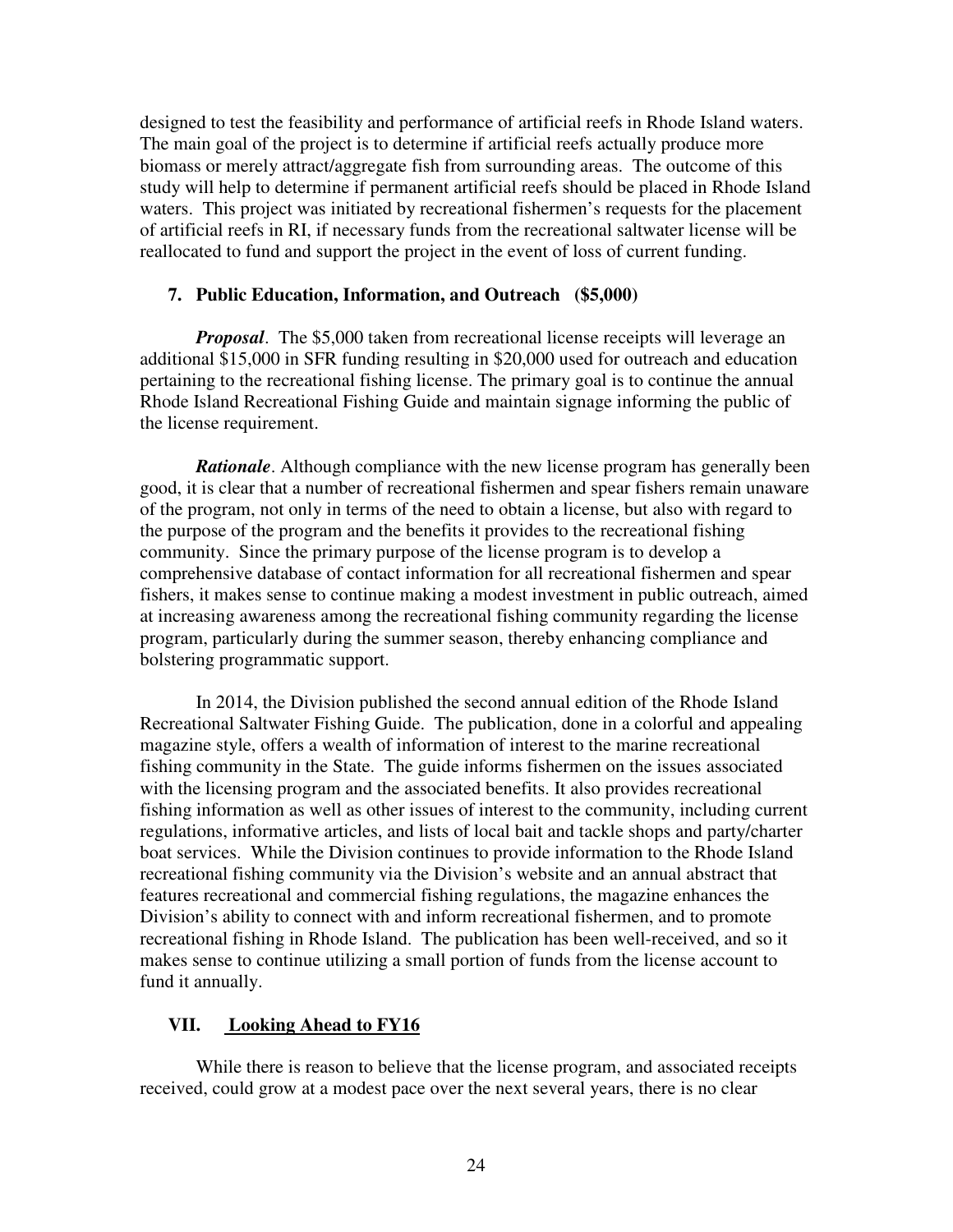indication that that is likely to happen. As previously noted, the total number of licenses issued during the 2014 fiscal year was 42,194, and total revenues deposited into the license fund for the calendar year were \$185,911. *For planning purposes, the FY16 Programmatic Budget is projected to be approximately the same as FY15, i.e., \$186,000.*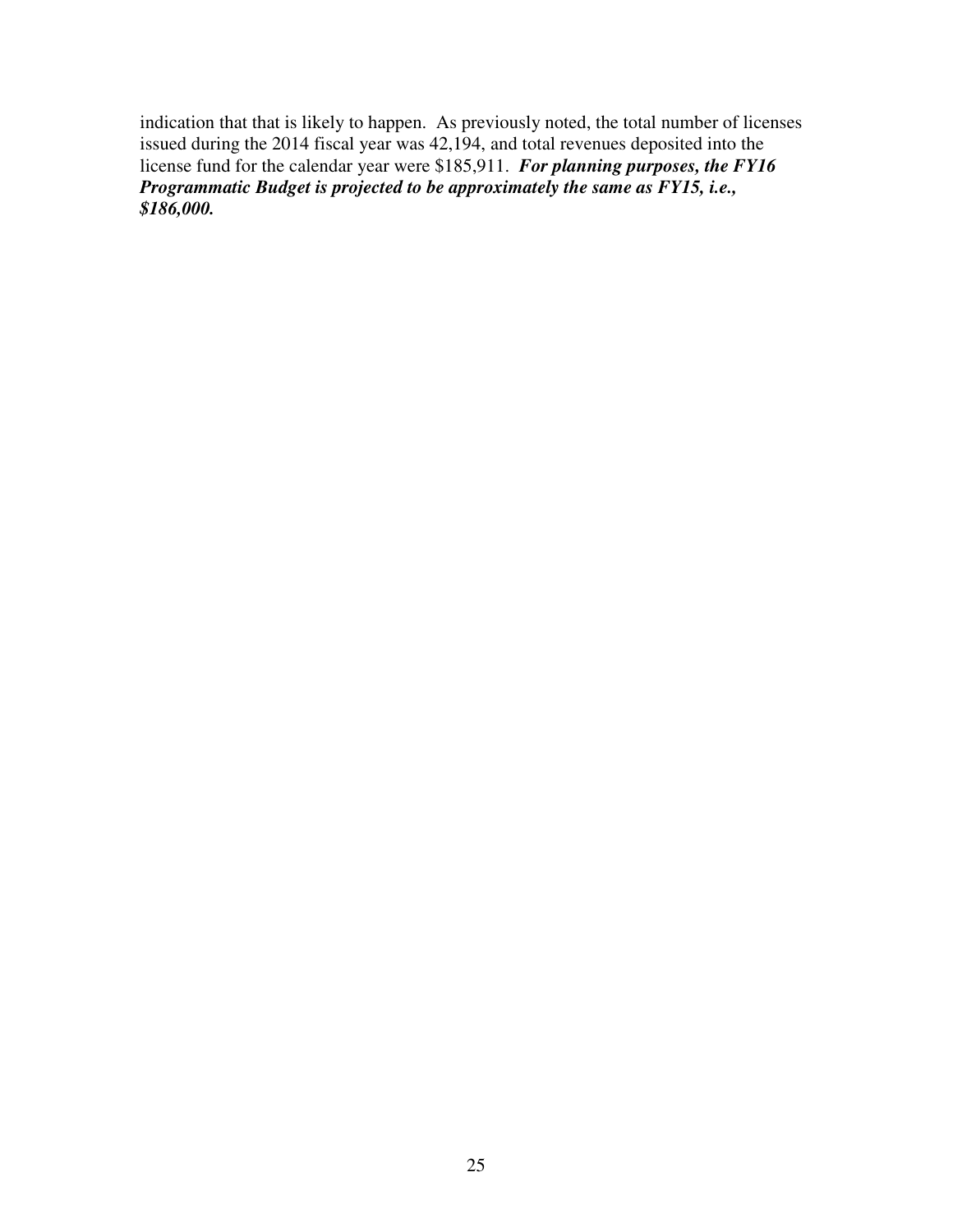

**Robert Ballou**  Chairman 222-4700 x4420

**Richard Hittinger**  Vice Chair 739-1875

**Richard Bellavance** 741-5648

**Kenneth Booth** 793-0454

**Jeff Grant**  243-5123

**William Mackintosh, III**  477-0603

**David Monti** 480-3444

**Christopher Rein**  525-4969

**Michael Rice, Ph.D.**  874-2943

Meetings are open to the public. The room is accessible to the disabled and interpreter services for the hearing impaired will be provided if requested at least 3 business days prior to the meeting date. Requests for this service can be made in writing or by calling TTY (711) or (401) 222-5300.

For the most up-to-date meeting information and copies of minutes, please visit http://www.dem.ri.gov/ topics/mftopics.htm, under the public meeting heading on the left side of the page.

# **Rhode Island Marine Fisheries Council**

3 Fort Wetherill Road Jamestown, Rhode Island 02835 (401) 423-1920 Fax: (401) 423-1925

## **Addendum**

**to the** 

# **Rhode Island Saltwater Recreational Fishing License Program Annual Report for FY 2014**

In accordance with RIGL section 20-2.2-10, the Rhode Island Division of Fish and Wildlife (Division) presented the draft Rhode Island Saltwater Recreational License Program Annual Report for FY 2013 to the Rhode Island Marine Fisheries Council (Council) and attending members of the general public, at the Council meeting on March  $2<sup>nd</sup>$ , 2015. The draft report was provided to the Council members prior to their meeting for review. The public was informed of the report via the Division's website, a press release and email alert and asked to give comment. John Lake, Principal Biologist with the Division, presented the report to the council. The discussion and comments between the Council, Division, and members of the public is found below.

• Members of the Council were concerned about the numbers of licenses issued seem to have plateauing at approximately 42,000 issued per year. They if compliance to the license program was an issue.

• The Division stated that the current rate of compliance estimated by the Division of Law Enforcement (DLE) is 85 percent during 2014 60 citations and 120 warnings were issued by officers checking for saltwater recreational fishing licenses. The Division also noted that reciprocity with CT, MA, NY, and ME and notably the fact that a RI resident could get a free registry from NY and be in compliance may be a factor contributing to the lower-than-expected number of RI licenses. The Division will continue to pursue increased outreach and enforcement to bolster compliance with the license program, particularly with regard to fishers who only fish occasionally.

• A member of the Council commented that as a restricted receipt account, it is important to ensure that all expenditures from the account remain dedicated solely to the intended purposes of the license program. The Council member noted that the Division continues to do a good job, and simply wanted the record to reflect the importance of the issue vis-à-vis the integrity of the program.

• A member of the Council asked the procedure for getting a public access point in the cue to be repaired and noted that fishing access at Stonebridge in the east